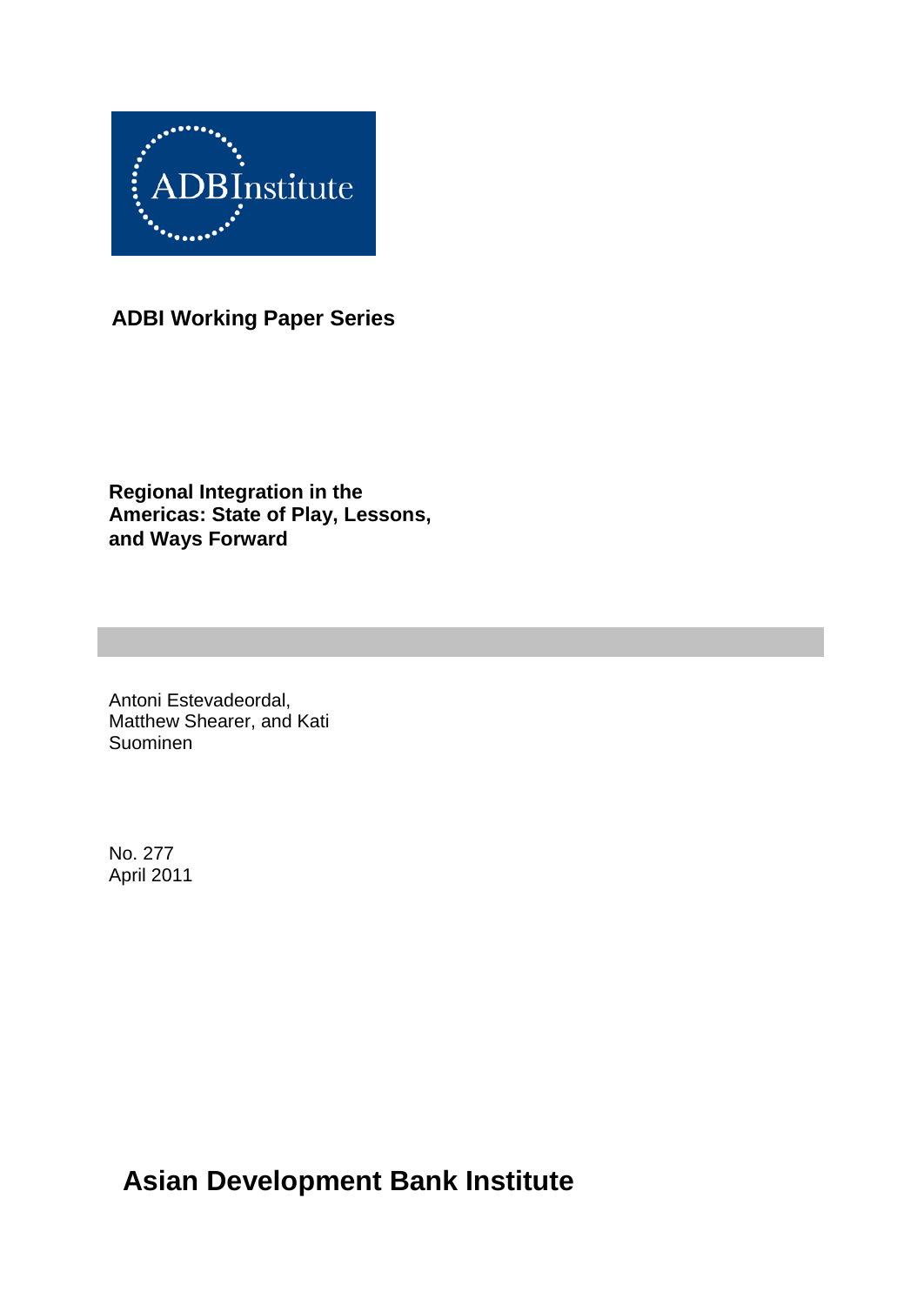Antoni Estevadeordal and Matthew Shearer are manager; and integration and trade senior specialist, respectively, at the Integration and Trade Sector (INT) of the Inter-American Development Bank (IDB) in Washington, DC. Kati Suominen is a resident fellow, Economic Policy Program of The German Marshall Fund of the United States. Parts of this paper were previously published in *Multilateralizing Regionalism,* edited by R. Baldwin and P. Low. 2009. Cambridge, United Kingdom: Cambridge University Press. The authors wish to thank Marcelo Olarreaga for comments, Naoko Uchiyama, Santiago Florez Gomez, and Maria Jose Casasnovas for research assistance, and Sara Marzal Yetano for an outstanding analysis of services and investment provisions.

The views expressed in this paper are the views of the authors and do not necessarily reflect the views or policies of ADBI, the Asian Development Bank (ADB), its Board of Directors, or the governments they represent, or the views of the IDB or its member countries, ADBI does not guarantee the accuracy of the data included in this paper and accepts no responsibility for any consequences of their use. Terminology used may not necessarily be consistent with ADB official terms.

The Working Paper series is a continuation of the formerly named Discussion Paper series; the numbering of the papers continued without interruption or change. ADBI's working papers reflect initial ideas on a topic and are posted online for discussion. ADBI encourages readers to post their comments on the main page for each working paper (given in the citation below). Some working papers may develop into other forms of publication.

Suggested citation:

Estevadeordal, A., M. Shearer, and K. Suominen. 2011. Regional Integration in the Americas: State of Play, Lessons, and Ways Forward. ADBI Working Paper 277. Tokyo: Asian Development Bank Institute. Available: http://www.adbi.org/workingpaper/2011/04/11/4505.regional.integration.americas/

Please contact the author(s) for information about this paper.

Email: matthews@iadb.org

Asian Development Bank Institute Kasumigaseki Building 8F 3-2-5 Kasumigaseki, Chiyoda-ku Tokyo 100-6008, Japan

Tel: +81-3-3593-5500 Fax: +81-3-3593-5571 www.adbi.org E-mail: info@adbi.org

© 2011 Asian Development Bank Institute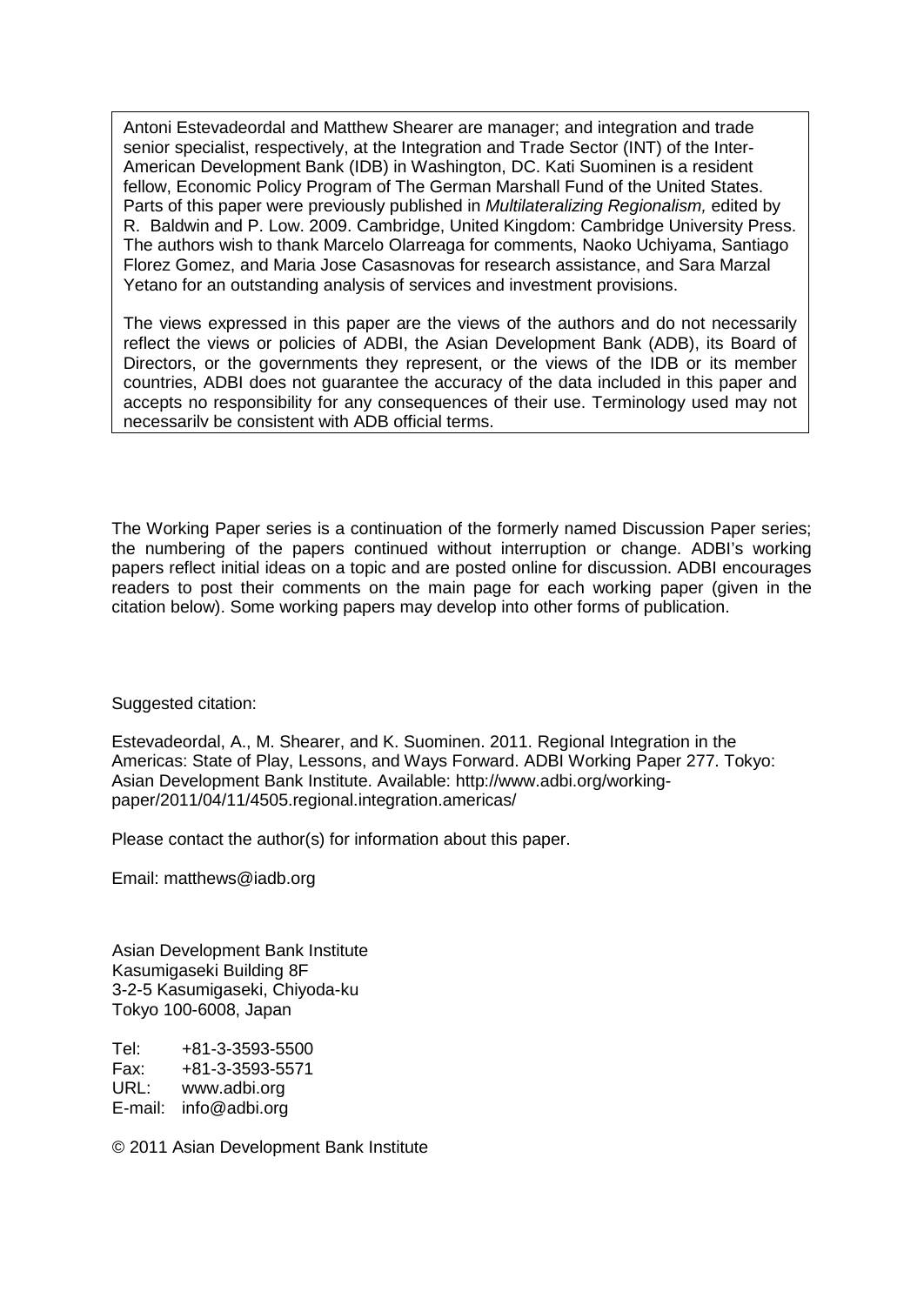#### **Abstract**

The Americas have been a key driver of regional trade agreements (RTAs) since the 1990s. This study considers the effect of these agreements on trade liberalization, and the lessons that this offers for other parts of the world, notably Asia. It finds broad geographical coverage of RTAs in the Americas, and evidence that these agreements have broadened and deepened liberalization. It stresses the importance of looking beyond tariffs on goods, to consider liberalization of services and removal of non-tariff barriers, both for academics assessing the true extent of liberalization, and for policymakers looking to ensure wellfunctioning RTAs. It suggests that RTAs can encourage broader liberalization in Asia, but some sectors will be resistant to liberalization. Moreover, efforts must be made to harmonize the provisions of RTAs, to avoid costly multiplication of rules and to ensure a web of bilateral deals does not undermine multilateral trade.

**JEL Classification: F13, F15, F36, F42, J44**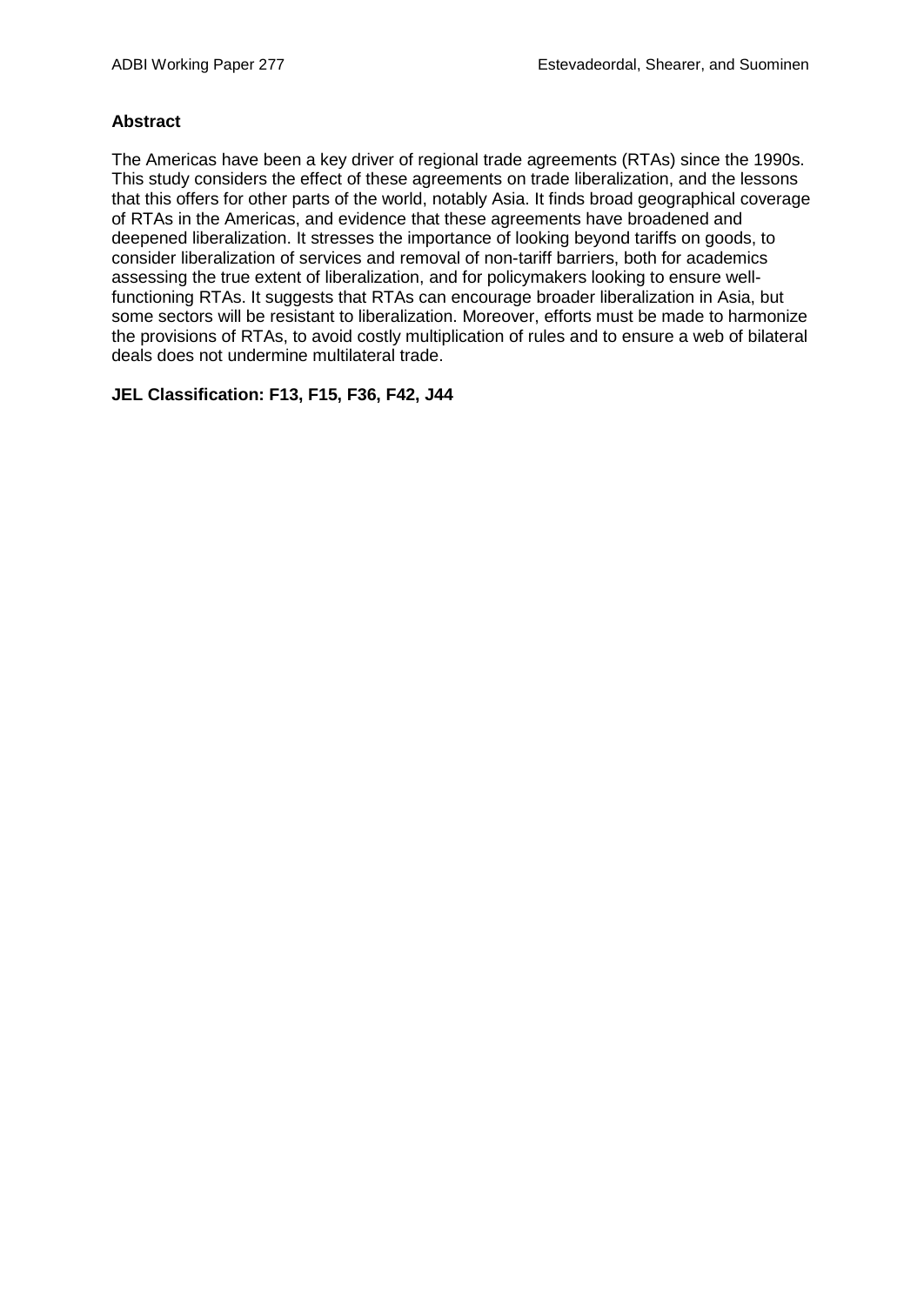# **Contents**

| 1. |                   |                                                                                                                                  |  |  |
|----|-------------------|----------------------------------------------------------------------------------------------------------------------------------|--|--|
| 2. |                   |                                                                                                                                  |  |  |
|    | 2.1<br>2.2        | RTA Pathways in the Americas: From Intra-Regionalism to<br>The State of Integration in the Americas in Comparative Perspective 5 |  |  |
| 3. |                   |                                                                                                                                  |  |  |
|    | 3.1<br>3.2<br>3.3 | Economic Effects of RTAs in the Americas: Trade Creation or Trade                                                                |  |  |
| 4. |                   |                                                                                                                                  |  |  |
| 5. |                   |                                                                                                                                  |  |  |
|    | 5.1<br>5.2        |                                                                                                                                  |  |  |
| 6. |                   |                                                                                                                                  |  |  |
|    |                   |                                                                                                                                  |  |  |
|    |                   |                                                                                                                                  |  |  |
|    |                   |                                                                                                                                  |  |  |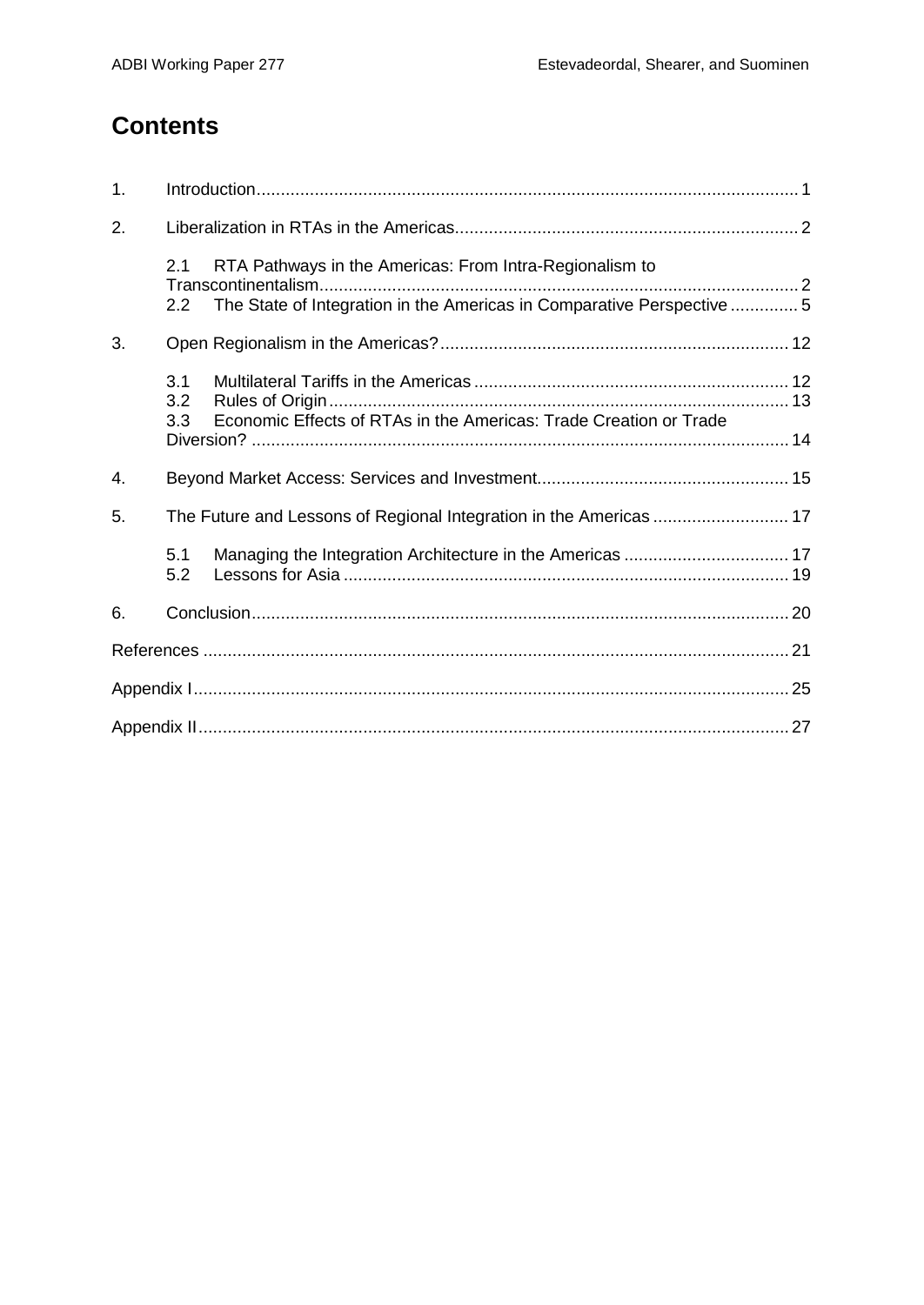## **1. INTRODUCTION**

The countries of the Americas<sup>[1](#page-4-0)</sup> have been key drivers of the now-global spree of regional trade agreements (RTAs). Collectively, the economies of the region have notified three dozen intra- and extra-regional RTAs to the World Trade Organization (WTO) (Figure 1), and are negotiating several more. As major contributors to the global "spaghetti bowl" of RTAs, and as the source of nearly a fifth of global trade, the countries of the Americas can also play a major role, if not serve as the focal point, in the search for better models of regional integration, and can help find new approaches to "multilateralizing" RTAs.





Source: IDB calculations based on WTO information.

The purpose of this paper is to examine the extent of liberalization in RTAs in the Americas in comparison with other regions of the world, to discuss the potential future of integration in the region, including multilateralizing regional RTAs, and to draw lessons from the Americas for other regions, particularly Asia. While primarily focusing on market access for goods and tariff liberalization schedules, in particular—we also explore the regional RTAs' provisions on rules of origin, investment, and services. The analysis centers on the depth of liberalization accomplished by the region's RTAs; however, we also begin to investigate the extent to which those RTAs feature "open regionalism"—liberalization vis-à-vis third parties.

We reach two main conclusions. First, the Americas are a notably liberalized region in terms of the maturity, geographical coverage, and depth of its RTAs. Rather than the pursuit of new negotiations, the region's main challenge today is to generate further synergies between existing agreements, while at the same time forging or strengthening extra-regional ties with Europe, the countries of Asia, and other third parties. Multilateralization in the Americas is somewhat elusive and should be considered as a process, rather than an

<span id="page-4-0"></span><sup>&</sup>lt;sup>1</sup> Due to methodological issues, "Americas" and "hemispheric" refer in this paper to a group comprised of Canada; the Dominican Republic; Mexico; Central and South America; and the United States.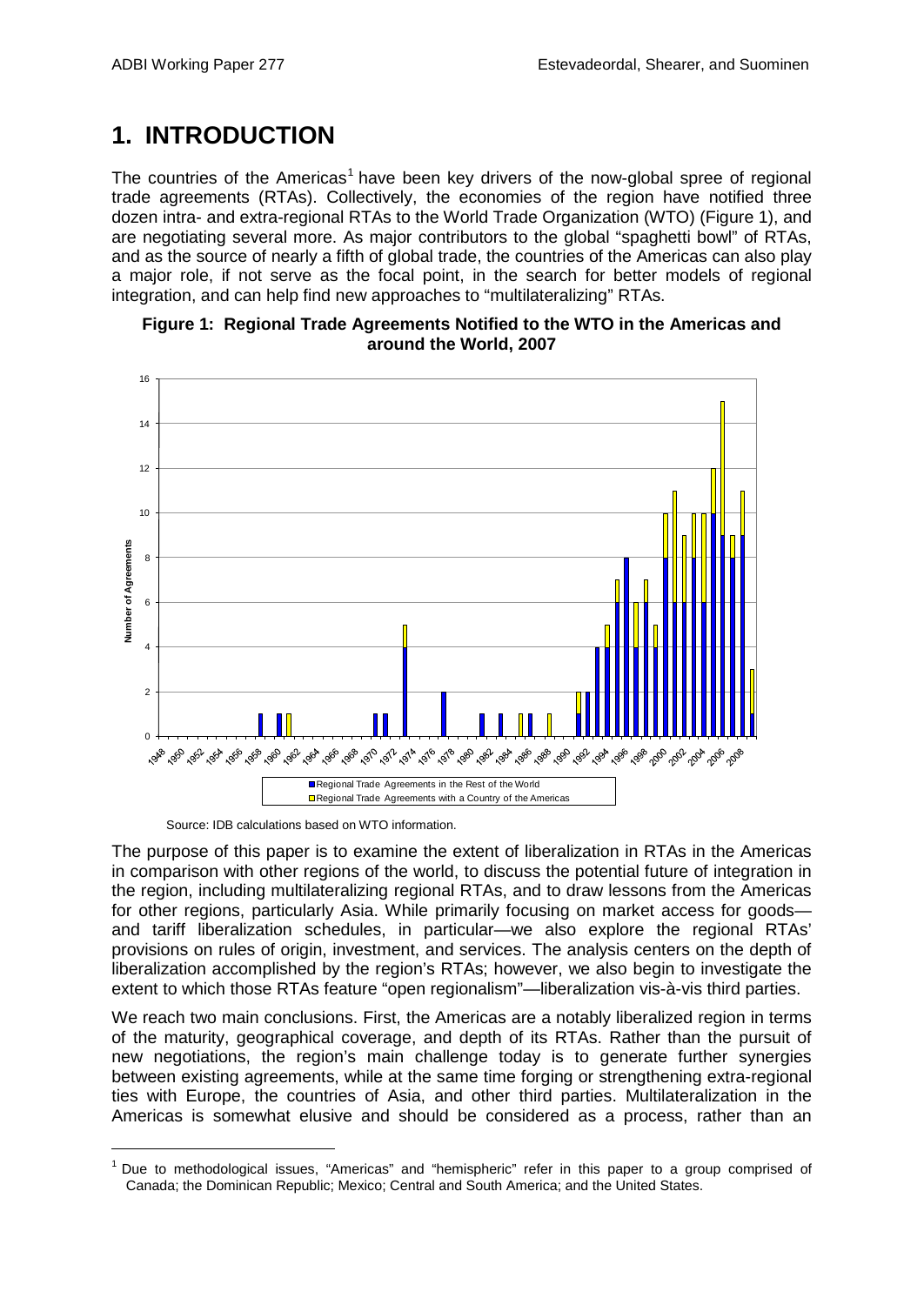immediate end-goal; perhaps the most attainable and useful next stage in the region's integration process is convergence between the many intra-regional agreements.

Second, RTAs in Asia are today proliferating in a similar fashion to those in the Americas a few years ago. Indeed, much like in the Americas, the proliferation of bilateral RTAs is threatening to overshadow broader, region-wide integration efforts. Perhaps the main insight from the Americas for the future of Asian regionalism is that the web of multiple RTAs can be beneficial in terms of opening new market access channels, as well as potentially allowing for deeper liberalization than a region- or worldwide mega-agreement could. However, the regional RTAs will have to be liberalizing both internally and externally, firmly based on open regionalism, so as to create trade and be conducive to multilateralizing regionalism.

Furthermore, absent global free trade, the Asian "noodle bowl" of RTAs, much like the American RTA spaghetti, risks "lost" scale economies and high transaction costs. A key short-term solution would be to find common ground for a broad-based regional integration scheme or fold the regional RTAs into a region-wide arrangement. Given the proliferation of trans-Pacific RTAs, a further, complementary avenue would be to pursue convergence of RTAs in the Asia-Pacific Economic Cooperation (APEC) space, or even more broadly between the countries of Asia and the Americas.

The following section takes stock of the advance of regional integration in the Americas, and details the "liberalization state of play" in the RTAs formed by the countries of the Americas. The third section surveys the extent of open regionalism in the Americas. Section four examines investment and services provisions. The fifth section explores potential future pathways for regional integration in the Americas, and discusses the lessons of regionalism in that region for Asia. Section six concludes.

# **2. LIBERALIZATION IN RTAS IN THE AMERICAS**

This section focuses on the depth of liberalization in RTAs formed by the countries of the Americas in a comparative perspective over the past decade, and into the next 20 years. The first part describes the advance of integration in the regional economies' trade policy portfolios. The second part centers on the liberalization statistics.

## **2.1 RTA Pathways in the Americas: From Intra-Regionalism to Transcontinentalism**

Countries in different regions of the world have had distinct RTA paths over the past two decades among four main "stations": intra-regional blocs, intra-regional bilateral RTAs, continental "megablocs", and transcontinental RTAs. In the Americas, the common path has been from intra-regional blocs to an attempted megabloc, accompanied and followed by intra-regional bilateral agreements and, subsequently, trans-continental RTAs.

The first RTAs were intra-regional customs unions formed (or reformed) in the early 1990s the Andean Community, Caribbean Community (CARICOM), Central American Common Market (CACM), and the Southern Common Market (Mercosur). The North American Free Trade Agreement (NAFTA), launched in 1994, connected Canada, Mexico, and the United States (US). The same year, the first Summit of the Americas launched the 34-country negotiations for the Free Trade Area of the Americas (FTAA), which was to merge the aspiring customs unions and NAFTA under a single umbrella. Bilateral agreements proceeded in parallel, particularly between Mexico and Chile on the one hand, and numerous other countries of the region on the other. The stagnation of the FTAA talks in 2003 furthered and "regionalized" the quest for bilateral intra-regional FTAs, some results being the Mercosur-Andean Community FTAs of 2004, the US-Central America-Dominican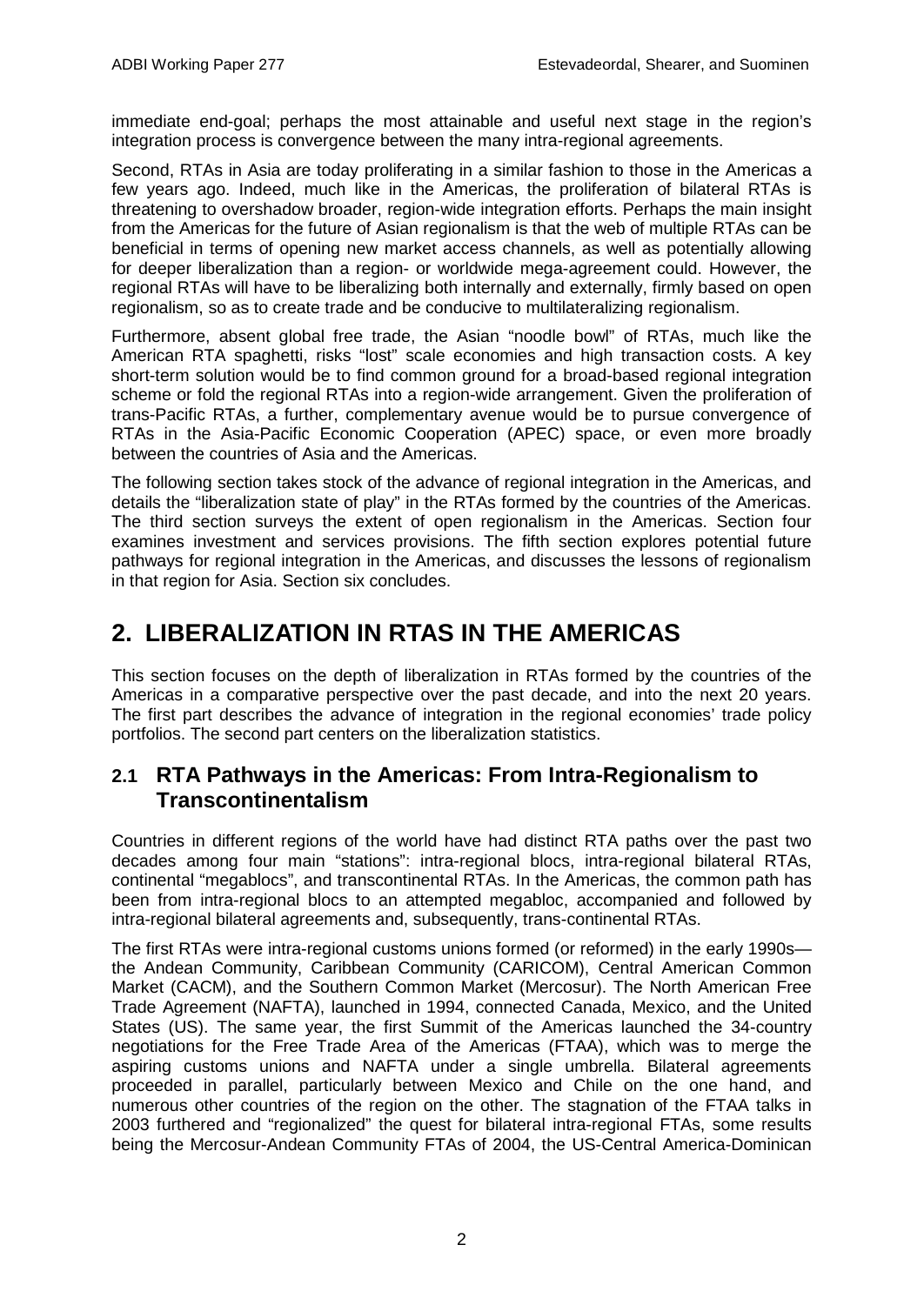Republic FTA (DR-CAFTA) of 2005, and, more recently, the culmination of the US-Colombia, US-Peru, US-Panama, Chile-Peru, and Chile-Colombia FTA negotiations.

Intra-regionalism is today yielding to a transcontinental approach. Many regional countries have sought to establish an early foothold in Asia's fast-growing RTA panorama. Chile has been an early leader. In 2003, Chile and the Republic of Korea (hereafter Korea) signed the Asian country's first comprehensive bilateral FTA, and in 2005, Chile concluded negotiations for a four-partite FTA (P-4) with Brunei Darussalam, New Zealand, and Singapore. An FTA between Chile and the People's Republic of China (PRC)—the latter's first extra-regional FTA—went into effect in October 2006, and in November 2006 Chile reached an FTA with Japan. Elsewhere, in 2003 the US and Singapore reached one of the first of Singapore's now-extensive network of RTAs, and the US-Australia FTA entered into force in 2005. The Mexico-Japan Economic Partnership Agreement, Japan's first extra-regional free trade agreement, also took effect in 2005; and the same year, Peru and Thailand signed a bilateral FTA. FTAs took effect between Taipei, China and Panama in 2004 and Guatemala in 2006. Panama concluded FTA negotiations with Singapore in 2006, and Peru did so in May 2008.

Trans-Pacific agreements are poised to expand: for instance, the US has concluded negotiations with Korea, and Chile has launched talks with Malaysia. Furthermore, five countries of the Americas—Canada, Chile, Mexico, Peru, and the US—are pursuing closer ties with Asia in the context of the APEC forum, founded in 1989.

Countries of the Americas have also been reaching across the Atlantic for agreements with the European Union (EU). Mexico launched an FTA with the EU in 2000, as did Chile in 2003. In May 2006, the EU and CACM countries announced the launch of comprehensive Association Agreement negotiations, while the EU-CARICOM talks have entered the final phase. The EU and the Andean Community have explored the opening of Association Agreement negotiations. Furthermore, besides the trans-Pacific and trans-Atlantic fronts, Mercosur has concluded an agreement with India, and the US is building a network of agreements with selected Middle Eastern countries.

The geographic composition of trade flows of the countries of the Americas appears to have followed the advance of regionalism. The most notable change in the Latin American and Caribbean (LAC) export profile is the decline of Europe and rise in the importance of the intra-hemispheric market, as well as a moderate increase in the share of the Asia-Pacific region as an export destination. To be sure, there are wide intra-regional differences; countries such as Argentina, Brazil, Chile, and Peru have seen their commodity exports to PRC surge markedly in their export baskets.

Western Hemisphere exports, which include those of the US and Canada, have grown, particularly in the North American market, again evincing the regionalization of trade. On the import side, however, Asia has penetrated the LAC market forcefully, contributing today about a fifth of the region's imports. This appears to have come at the expense of Europe, whose import share in the region has shrunk to some 14% of the total.

While trade *per se* has surged in importance for the regional output in the past two decades, so has the relevance of RTAs in governing the regional economies' trade. For instance, the share of imports with RTA partners was 85% for Chile, 74% for Mexico, 45% for Argentina, and more than 30% for the US in 2006 (Figure 1). Of total intra-Americas trade, the share of trade among pairs with a common RTA rises to above 90% of the total; the level is still threequarters of all trade when NAFTA is not taken into account. While these figure*s* do not capture the level of trade that enters under the RTA regime, as opposed to most favored nation (MFN) or other regimes, they are indicative of the fact that a sizable share of the hemispheric economies' trade is with their RTA partners—as well as that countries of the region have forged ties with some of their leading trade partners.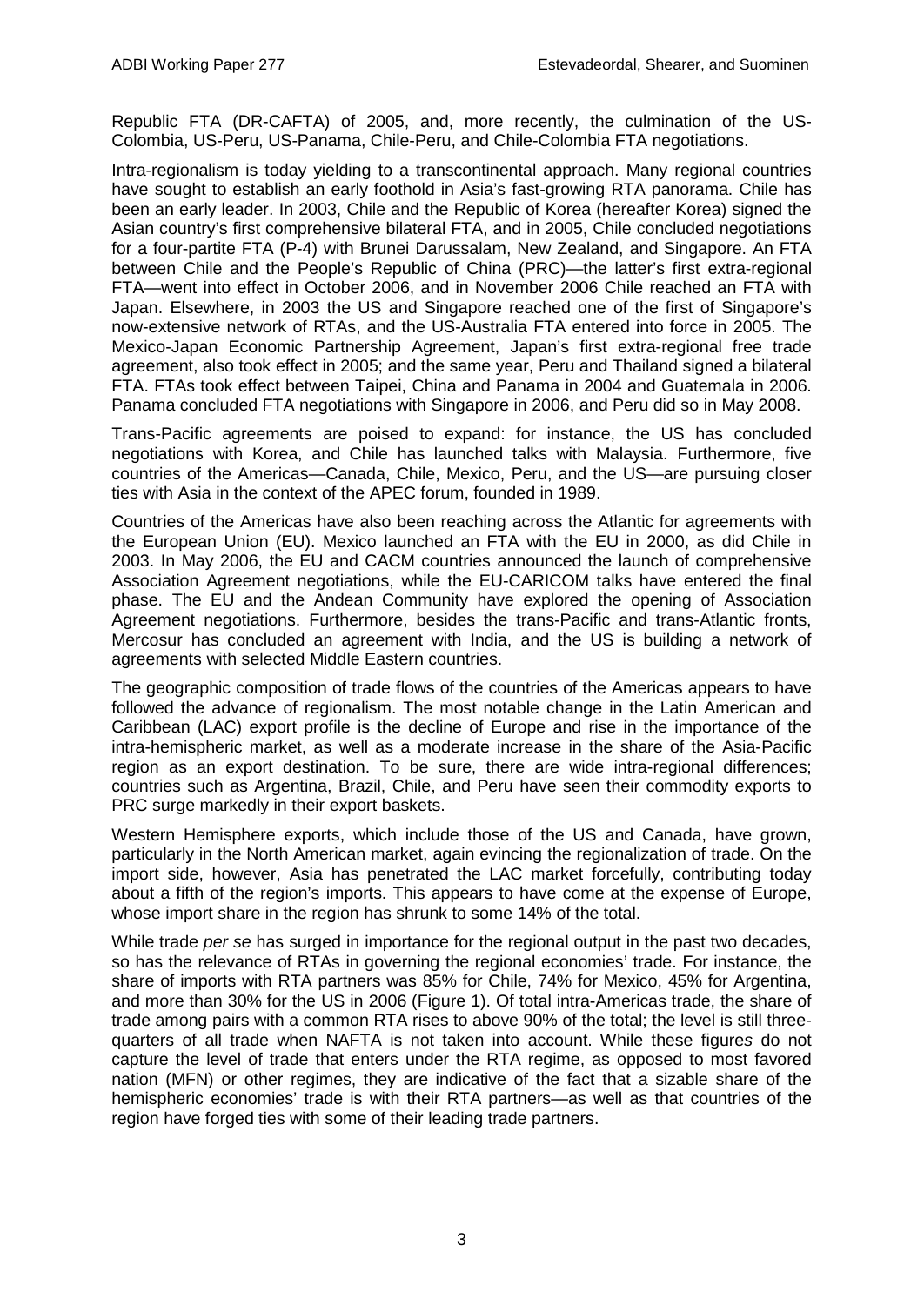



**% of Imports from RTA Partners of Total Imports**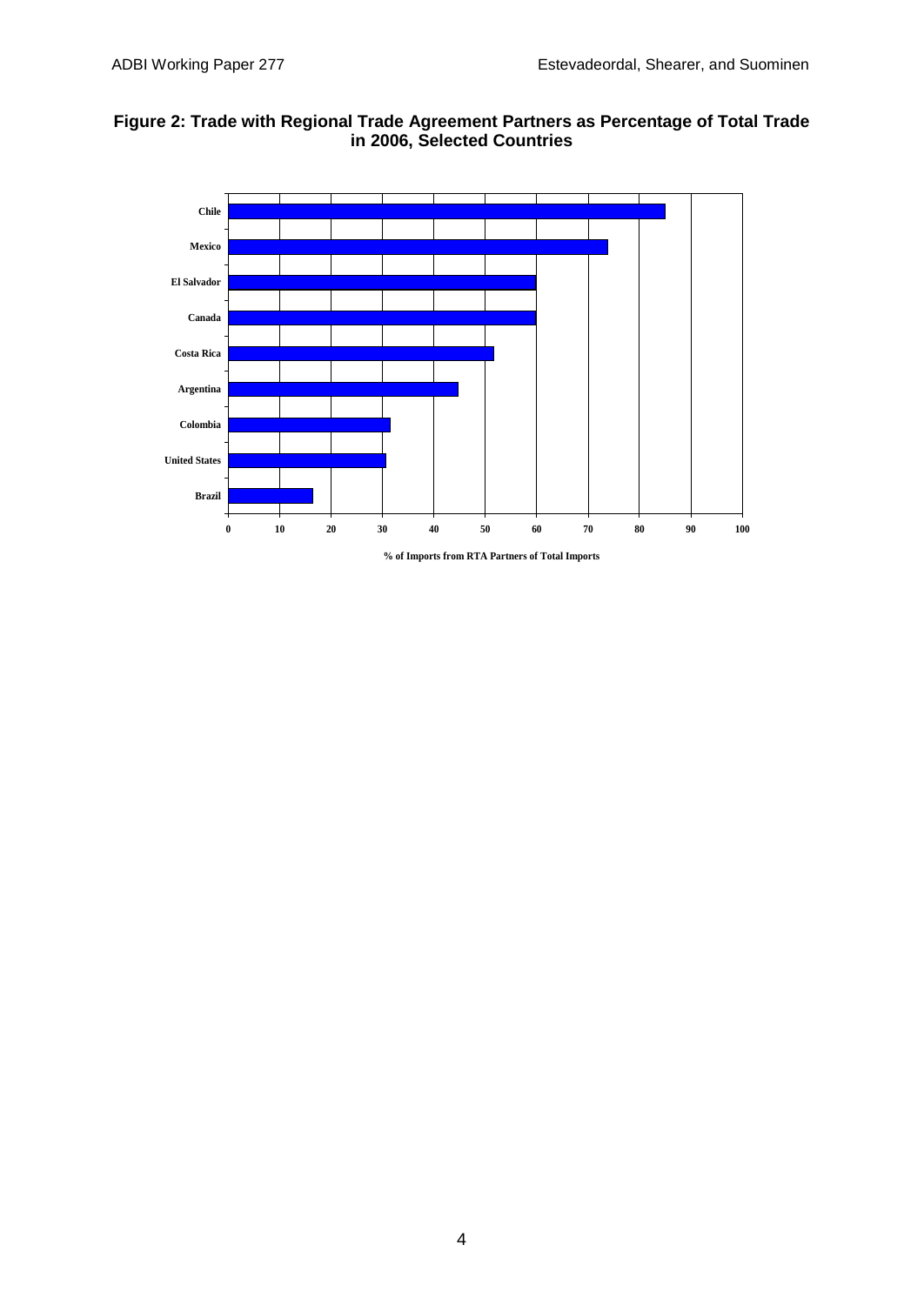Source: IDB calculations based on United Nations Comtrade database, DESA/UNSD.

## **2.2 The State of Integration in the Americas in Comparative Perspective**

This section strives to break new ground in dissecting the liberalization state of play in RTAs in the Americas. We focus on tariff liberalization schedules of 76 parties in 38 RTAs (Appendix I, Table A1).<sup>[2](#page-8-0)</sup> Much of the data here draw on IDB (2006).<sup>[3](#page-8-1)</sup> The first part of this section surveys the overall approach of the tariff liberalization regimes—divided here into basket, sectoral and preferential tariff approaches—among the 38 RTAs.<sup>[4](#page-8-2)</sup> The second part analyzes tariff-line data from the RTA parties' tariff liberalization schedules, and also examines tariff rate quotas and exceptions and exclusions. The third part explores alternative measurements—share of liberalized tariff lines trade-weighted by Harmonized System chapters, and share of trade that is liberalized from the RTA partner in a given year—in sub-samples of 27 and 23 RTAs, respectively. We examine three sets of agreements—those formed in the Americas (here, "intra-regional"), those formed between a country of the Americas and a partner in another region ("inter-regional" or "Americas as Partner"), and agreements not involving any countries of the Americas ("extra-regional").

### **2.2.1 Empirical Survey: Tariff Liberalization Regime Models**

There are a number of models of tariff liberalization. The basket approach assigns all products into a set of distinct categories in the tariff elimination program. The categories provide a time frame and trajectory towards complete elimination of tariffs (as opposed to providing only an end-point preferential tariff or preferential margin). Also included are any tariff-rate quotas (TRQs), typically with a reference to an appendix with the quantities, as well as exceptions to preferential treatment (which are typically entered into a basket of continued MFN treatment).<sup>[5](#page-8-3)</sup>

The US tends to follow the basket approach, generally subjecting nearly the entire tariff universe to eventual full tariff elimination. Some of the less visible "action" in the US agreements can be found in the annexes on TRQs, where tariff liberalization generally takes place over longer time horizons and is accompanied by increasing in-quota quantities. Even sugar, a sensitive product from the US perspective that usually receives continued MFN

<span id="page-8-0"></span> $2$  The tariff liberalization schedules were obtained from the Foreign Trade Information System at <http://www.sice.oas.org/> and some national sources, including websites. Some tariff data was obtained from UNCTAD's Trade Analysis and Information System. The study also maps out coverage in the RTAs of four trade disciplines besides tariffs, including non-tariff measures, rules of origin, special regimes, and customs procedures.

<span id="page-8-1"></span><sup>&</sup>lt;sup>3</sup> There are a handful of other studies on tariff liberalization in RTAs. The World Trade Organization (2002) carried out an extensive inventory of the coverage and liberalization of tariff concessions in 47 RTAs of a total of 107 parties. The data cover tariff treatment of imports into parties to selected RTAs, tariff line treatment as obtained from individual countries' tariff schedules, and tariff dispersion for a number of countries. Scollay (2005) performed a similarly rigorous analysis of tariff concessions in a sample of 18 RTAs. The IDB (2002) presented an exhaustive survey of market access commitments of RTAs in the Americas, while the World Bank (2005) carried out a more general mapping of the various disciplines in RTAs around the world.

<span id="page-8-2"></span> $4$  Various prior studies have characterized tariff elimination as carried out on the basis of a positive or a negative list, or as based on a certain formula. This study strives to abstract from these characteristics and classify liberalization programs by their categorization of goods into distinct paths of liberalization. Certainly, some of the categories are more aligned with a positive list approach, while others lend to a negative list approach.

<span id="page-8-3"></span> $5$  The Thailand-Australia and Thailand-New Zealand FTAs defy easy categorization, as they do not use any clearly defined baskets, but, rather, implement staging simply by cross-tabbed reduced tariff rates. This lends itself mostly to the basket approach, due to the use of comprehensive schedules. However, there are a large number of case-by-case trajectories, which also suggests a preferential tariff approach.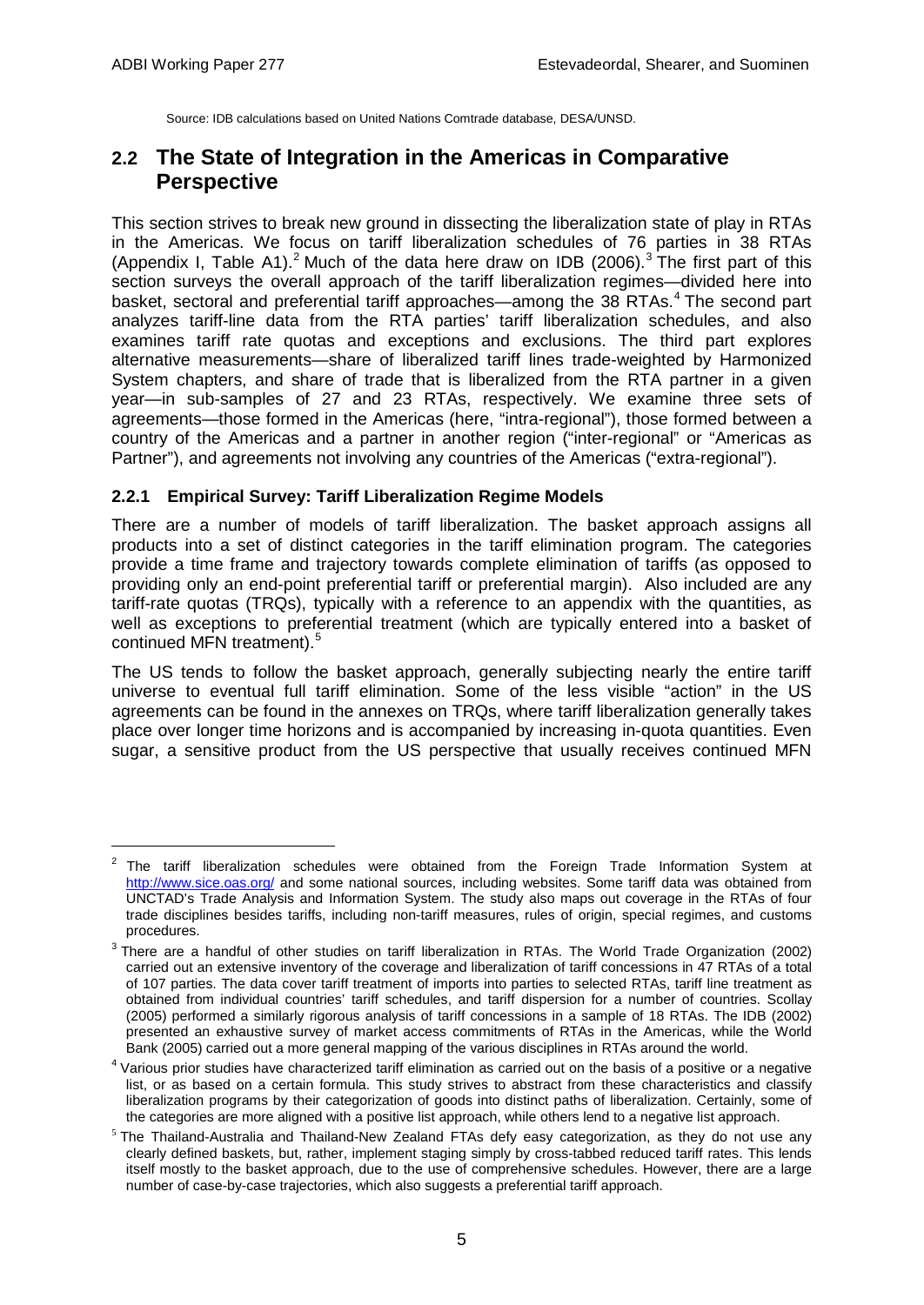treatment in most agreements, typically receives an increasing in-quota quantity (albeit from a small starting point).<sup>[6](#page-9-0)</sup>

The sector approach, typically favored by the EU and the European Free Trade Association (EFTA), subjects all industrial products to a general tariff elimination schedule.<sup>[7](#page-9-1)</sup> A separate list of exceptions, and separate annexes or protocols, govern the treatment of such products as agriculture, fish, and processed agricultural goods. The protocols tend to be quite complex and feature various regimes, such as end-point preference margins or residual preferential tariffs, TRQs, reference quantities, and a phased reduction of tariffs to a final level (which is often non-zero). The sections referring to the scope of the agreement and definitions of certain product categories are as important to understanding the process of tariff reduction as is the section on the tariff reduction program itself.

Still other agreements, such as those forged under the Latin American Integration Association (LAIA) framework, emphasize the end-point preferential tariff or margin of preference. The Bangkok Agreement also focuses on the end-point preferences, with additional concessions provided to less developed RTA members. These models take a positive list approach to the concessions, whereby the schedules contain the products to which the market access provisions of the RTA apply (as opposed to the negative list approach, which catalogues the products to which the market access provisions do *not* apply).

### **2.2.2 Tariff Liberalization**

-

Agreements formed in the Americas and particularly those signed by the NAFTA members generally liberalize trade quickly, with some three quarters of lines freed in the first year of the agreement. However, some of Mercosur's agreements have somewhat more backloaded liberalization, with a large share of lines being liberalized in year six to year 10 of the agreements. Asia-Pacific RTAs stand out for being particularly frontloaded: they liberalize the bulk of the tariff universe in the first year of the RTA; this is in good part due to Singapore's according duty-free treatment to all products upon the entry into force of its agreements. While the parties' respective product coverages often diverge markedly in year five, with some countries (such as Korea) liberalizing up to twice as many lines as their partners (such as Chile), the differences shrink considerably by year 10. The wider gaps in concessions among a pair usually owe to North-South differences in liberalization—a pattern that is evident throughout the sample in all regions. Figure 3 disaggregates the liberalization schedules into three sets: those in RTAs signed in the Americas, those in RTAs between countries of the Americas and extra-regional partners, and those in extra-regional agreements. The 90% threshold, which is often used as a benchmark for "substantially all trade", is marked with a horizontal line.

The figure echoes the prior findings in two ways. First, it shows that while some countries employ a "stair-step" approach to tariff liberalization, others have a constant percentage coverage of tariff lines in what could be characterized as a "now-or-never" approach. Still others travel from low to near-100% coverage in one or two jumps.

<span id="page-9-0"></span> $6$  It should be noted that the in-quota quantities (and even the existence of in-quota treatment) in these agreements differ greatly within CAFTA. Although the US has given the same schedule with the same baskets to the other countries, the treatment within these baskets varies significantly between countries. So although the statistics will reflect identical treatment of all Central American countries, this will not be the case, especially when considering that a number of the products subject to TRQs are those in which Central America will have a strong comparative advantage (sugar, for instance).

<span id="page-9-1"></span> $7$  The recent EU-Chile FTA that entered into effect in 2003 diverged from the EU's standard practice of dividing tariff elimination into separate venues by establishing a single schedule for each party that contains all products. In its category column, the schedule includes various measures that will be maintained, such as TRQs, elimination of only the *ad valorem* component of a mixed duty (including in cases where the non *ad valorem* component is linked to an entry price), products subjected to a tariff concession of 50% of the basic customs duty, and cases where no liberalization takes place, for instance due to "protected denominations."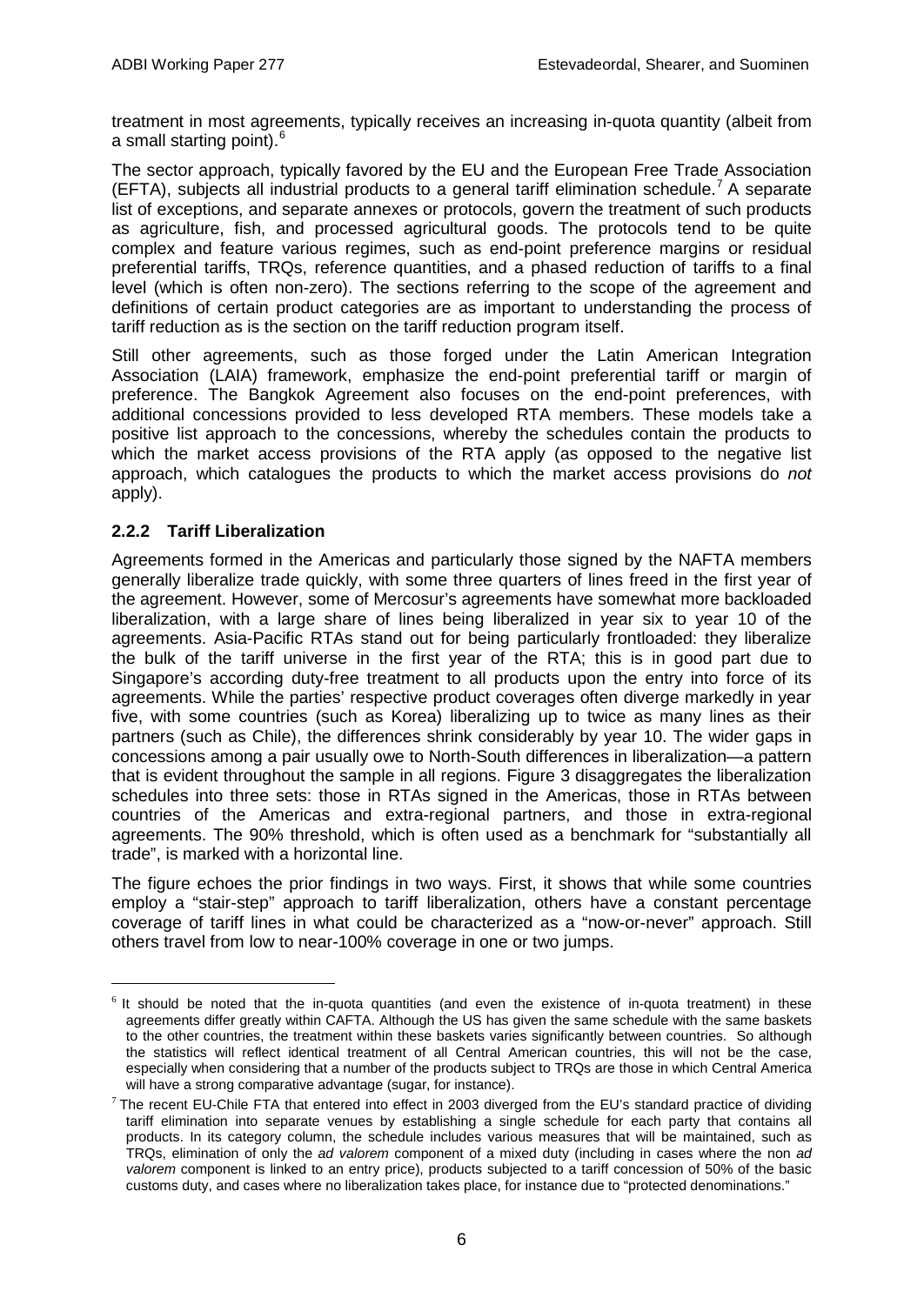Second, the averages of the three samples (in bold) reveal differences. Intra-regional agreements start from a low level of liberalization, but accelerate in the fourth year, surpassing the liberalization in extra-regional agreements by year nine. The inter-regional agreements start off more boldly, but are met by the intra-regional agreements in year 10.

On average, a substantial part of liberalization in the intra-hemispheric agreements takes place in the interim period following entry into force (especially in years five to 10) as opposed to up front. This is due not only to a greater use of the stair-step approach, but also to the heterogeneity of the sample. The agreements between Central America, Mexico, and the US tend to be characterized by a large number of small steps, as are the US agreements with Peru and Colombia. However, Mexico's agreements with Chile and Uruguay frontload concessions, and the Chile-Central America FTA and Canada's agreements with Chile and Costa Rica fall somewhere between these two poles.

The Southern Cone's approach is different still. ACE 58 and ACE 59, the two Economic Complimentary Agreements between Mercosur and the Andean Community, start at a very low share of duty-free lines, and then increase substantially with a small number of large jumps after year five. This is most pronounced in Mercosur's earlier agreements with Bolivia and Chile, where duty-free coverage is minimal through around year eight, and then quickly jumps to around 90% or more, followed by a slow progression towards near-full coverage later on.

Most of the inter-regional agreements follow the stair-step model. In agreements involving a Northern and a Southern party, the latter generally starts at a lower initial point and takes larger steps than the Northern counterpart. This is particularly clear in the Korea-Chile FTA (with the former classified in economic terms as "North"), and US agreements with Jordan and Morocco. However, there are exceptions. Concessions are much more even in the EU-Chile agreement; in the EFTA-Mexico FTA, Mexico's schedule starts at around 40% of lines duty free and achieves over 90% (marked here with a horizontal line) within 10 years by means of a few jumps, actually surpassing Switzerland's constant coverage of slightly less than 80% of lines.

Extra-regional agreements exhibit a larger dispersion in tariff lowering. This can be explained in part by two counter-balancing forces. For one, the sample includes a number of agreements involving Singapore, where Singapore gives duty-free access to 100% of lines at the entry into force of the agreement.<sup>[8](#page-10-0)</sup> However, this is counterbalanced by agreements with low initial coverage and large jumps; these tend to be caused by the Southern parties in North-South agreements. PRC's concession to Hong Kong, China, is an extreme example, with duty-free coverage starting around 4% and then jumping to 100% in year three. Accentuating the flatness of the extra-regional average are Japan's schedule for Singapore, and the EU's concessions to Morocco and Lithuania. Since the "flat" schedules in these agreements entail coverage well below 100%, they serve to moderate the behavior of the overall extra-regional average, as well.

<span id="page-10-0"></span><sup>&</sup>lt;sup>8</sup> In the case of Australia and New Zealand's agreements with Singapore, both parties provide immediate dutyfree access to 100% of tariff lines.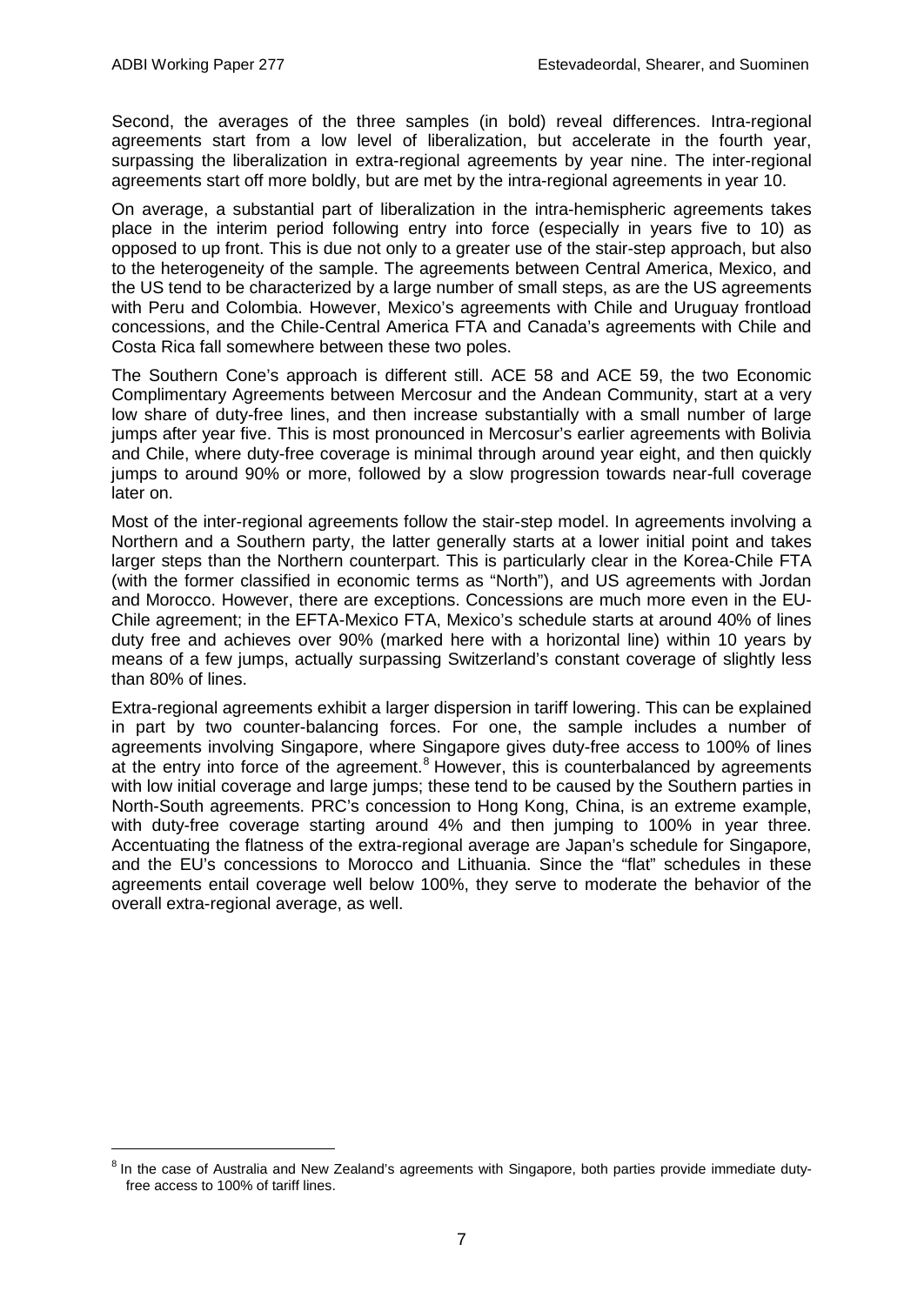

**Figure 3: Evolution of Duty-Free Treatment in Selected RTAs**

Source: IDB calculations based on agreement documents.

Figure 4 goes beyond the 2007 snapshot to explore the entire period from 1994 to 2026. The bold line maps out the simple average for the intra-regional sample from 2007 onward (i.e., during the period when all the agreements are expected to be in force). The main finding is the extent of deep liberalization throughout the Americas: as of today, most RTA members have liberalized more than four-fifths of the tariff items with their partners; some of the newer FTAs will attain this level by 2010. Liberalization in the recent Mercosur-Andean agreements is more limited, reaching between a fifth and a quarter of tariff lines by 2010.

Overall, the figure conveys the maturity of liberalization in intra-regional agreements in the Americas: even with the slower pace of the Mercosur-Andean agreements, the regional agreements will have freed more than 90% of lines by 2012 and more than 95% by 2015. It is true that extra-regional agreements only lag this by a year, but the ongoing proliferation of FTAs in Asia would pull down the average if newer agreements were included. In contrast, the Americas are close to saturation in terms of intra-regional agreements, which means that the figure gives an accurate picture of the future of such liberalization.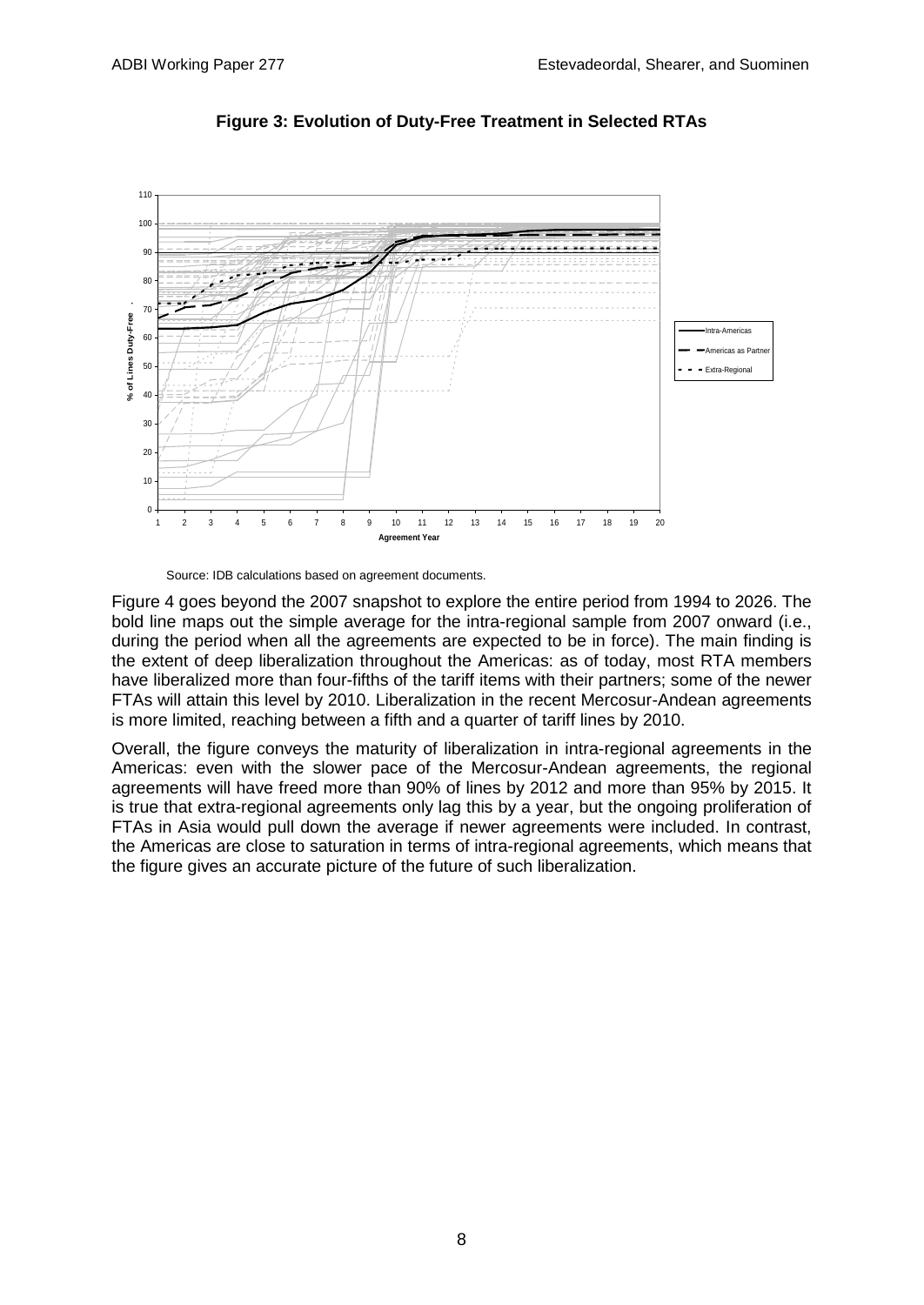

**Figure 4: Evolution of Duty-Free Treatment in RTAs, 1994-2006**

Source: IDB calculations based on agreement documents.

The aggregate tariff reduction statistics disguise an important variation in the speed of liberalization between agricultural and industrial goods. Agricultural products in each region are more protected, and for longer, than industrial products. Among the full sample of all agreements, RTAs liberalize an average of only 61% of tariff lines in agriculture by year five and 78% by year 10, while reaching duty-free treatment for 77% and 94% of industrial goods by the same points in time. However, notably, intra-regional FTAs in the Americas take off in agricultural liberalization in year 10, surpassing the other regional groups. This is largely due to very large jumps (in the order of 60 percentage points or more) in agricultural duty-free coverage in the Mercosur-Bolivia and Mercosur-Chile agreements, as well as smaller increases in the Mexico-Nicaragua and Mexico-Costa Rica FTAs and the representative average Central American countries' schedule in CAFTA vis-à-vis the US. Peru's agricultural concession to Mercosur also increased substantially in year 10.

In industrial goods, both intra-regional FTAs, and FTAs with a country of the Americas as a partner, feature progressively deeper liberalization, with the take-off again occurring in year 10. In fact, the trajectories of the agricultural versus industrial goods for the three subsets of agreements *almost* appear as parallel lines, with industry simply starting at a higher intercept on the vertical axis. In the intra-regional sphere, the jump in year 10 is in part due to Mexico's industrial coverage in NAFTA rising from 72% to 100% that year. In trans-Pacific agreements, there is a very large jump in Mexico's coverage of Japan's industrial products that year.

On average, RTA parties from all samples liberalize well below half of tariff lines in the most sensitive chapters—dairy (chapter 04) and sugars (17) by the fifth year of the agreement, and less than 55% in several others, including meat, cocoa, prepared cereals and baked goods, tobacco, and footwear (02, 17, 18, 24, and 64, respectively), while sugar and dairy still remain below 60% at year 10. However, it is intra-regional agreements that are driving much of the overall protectionism in dairy, sugar, and footwear. Moreover, there is great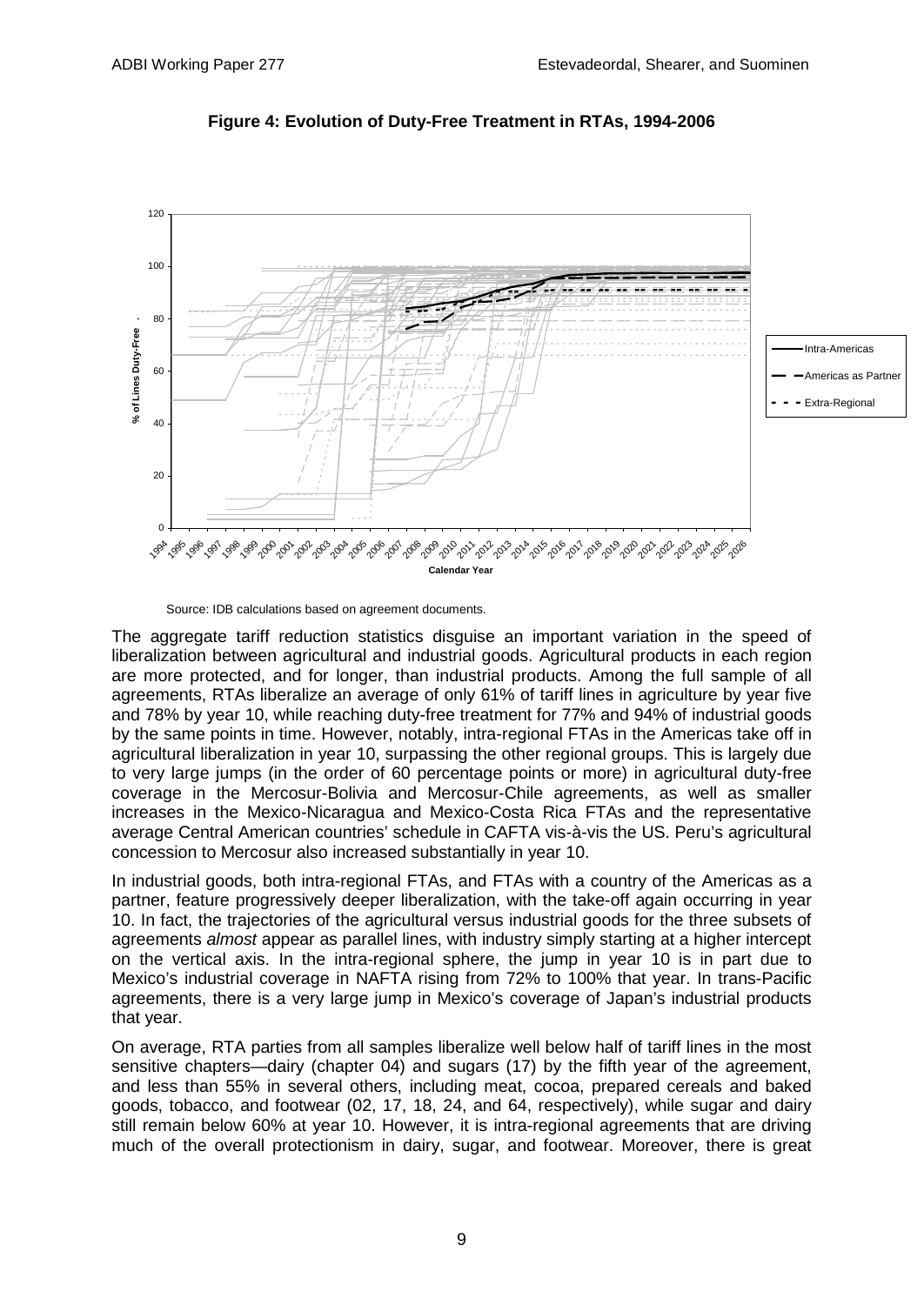variation in the treatment of chapters at the intra-regional level—even among those that are relatively liberalized.

Meanwhile, the extra-regional sample even at the five-year benchmark resembles the overall findings at year 10, stretching over a wide range from the highly liberalized to the more protected. The inter-regional sample falls somewhere in between. Agreements involving Singapore tend to increase the averages of all chapters in the extra-regional sample, and to a lesser extent, in the inter-regional sample.

Encouragingly, however, RTA parties on average liberalize more than 75% of tariff lines in the bulk of chapters by year five and more than 90% of tariff lines in most chapters by year 10. The fastest and deepest liberalization is effected in such non-sensitive products as ores (chapter 26), fertilizers (31), wood pulp (47), and some base metals (81); perhaps because these are intermediate inputs into other products. There is, however, notable variation across countries of the Americas in these goods, as well as in leather (chapter 42). Still, overall the intra-regional set now resembles the 10-year figure for the full sample.<sup>[9](#page-13-0)</sup>

### **2.2.3 TRQs and Exceptions**

RTAs around the world today are broad and highly liberalizing. Yet at the same time, these RTAs carry provisions that could potentially be classified as "other restrictive regulations of commerce" under Article XXIV of the General Agreement on Tariffs and Trade (GATT), such as TRQs, exceptions, and demanding rules of origin (RoO). Such provisions can qualify the market access provided for in the tariff lowering schedules—and, as such, affect the degree of liberalization conferred by RTAs.

TRQs in RTAs are usually additional to TRQ entitlements under the WTO Agreement on Agriculture, so that the RTA parties' existing entitlements are not affected. Figure 5 maps out the use of TRQs in the three sets of data. Countries of the Americas, like parties to extraregional agreements, are frequent TRQ users particularly in agriculture, but also employ TRQs in textiles, unlike their extra-regional counterparts. In the Americas, US agreements drive the TRQ incidence in agriculture, with Canada and Mexico contributing to a somewhat lesser extent.

Exceptions in most RTAs also fall on the most tariff protected sectors—agricultural products, food preparations, chemicals, and textiles and apparel. In the Americas, Mexico's agreements are the main drivers of exceptions in agriculture. Mexico-Northern Triangle, Chile-Central America, and Canada-Costa Rica FTAs contribute to the count in a broad number of sections. At the extra-regional level, EU agreements and the Japan-Singapore FTA drive the figures.

<span id="page-13-0"></span> $9$  It is true that simply measuring the share of liberalized tariff lines fails to capture the full effects stemming from the exclusion of sensitive products from RTAs if those products are covered in a very small number of tariff lines. However, the picture of integration in the Americas does not change with alternative measures—liberalization as a share of tariff lines with data on trade flows, or duty-free treatment as a share of liberalized imports from the trade partner.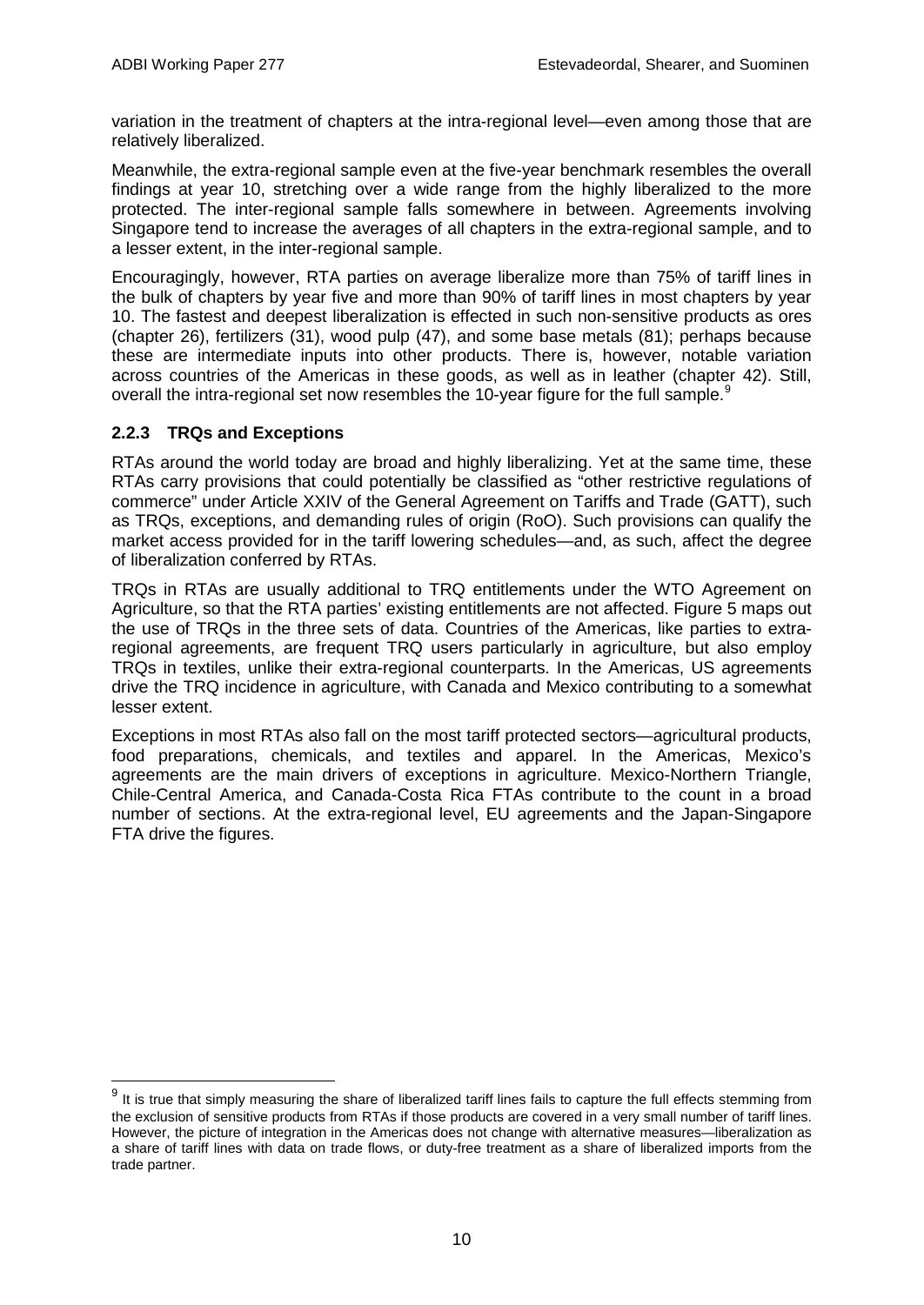

### **Figure 5: Percentage of RTAs with TRQs, by Region and Harmonized System Section**

Source: IDB calculations based on agreement documents.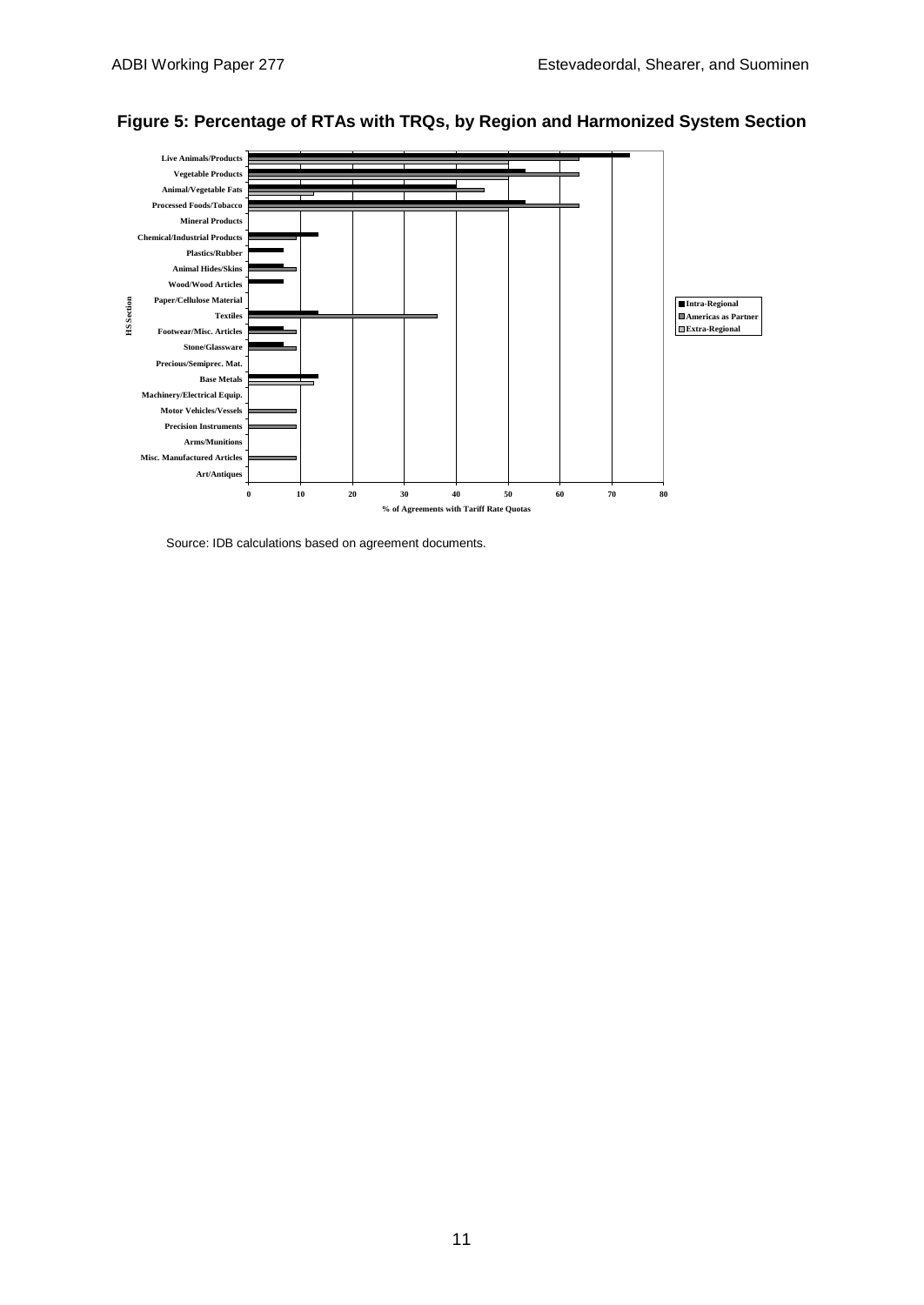In sum, the analysis of liberalization in RTAs yields three main results:

RTAs formed by the countries of the Americas are unique in three ways, in comparison to other regions: they are mature, most of them are highly encompassing, and in several cases, for instance RTAs signed by the original NAFTA members, they liberalize most products very rapidly (usually around 70% in the first year). In contrast, agreements in Asia are young, less encompassing, and, like European agreements, more "backloaded". Singapore is a clear exception; it liberalizes basically all goods in the first year.

There are similarities between the Americas and the extra-regional sample. Most extraregional agreements, like those formed by countries of the Americas, liberalize 90% of tariff lines (as well as trade-weighted lines) by year 10 into the agreement. As such, the coverage of products in all RTAs tends to become rather homogeneous by the end of the first decade.

However, all three samples carry a number of outlier RTA parties (often Southern parties) and product categories (particularly in sensitive sectors—agricultural products, food preparations, textiles and apparel, and footwear) that trail the overall trend of liberalization. Many agreements in the Americas and elsewhere also carry provisions that could potentially be classified as "other restrictive regulations of commerce", such as tariff rate quotas and exceptions. This appears to indicate that such instruments are the price integrationist interests have to pay for broad and liberalizing RTAs.

# **3. OPEN REGIONALISM IN THE AMERICAS?**

The Americas are one of the most integrated regions in the world. Liberalization within its regional RTAs is deep and many countries of the Americas are connected to most others in the region. But how discriminatory are agreements formed by countries in the Americas? Are RTAs in the region based on "open regionalism"—in other words, has regional liberalization proceeded in parallel with multilateral liberalization—and have the region's RTAs created, rather than diverted, trade? The first part of this section examines this question in a preliminary fashion by engaging applied external tariffs and rules of origin. The second part discusses some recent empirical findings on the trade effects of RTAs in the Americas and beyond.

## **3.1 Multilateral Tariffs in the Americas**

In the 1990s, MFN liberalization in the Americas proceeded in lock-step with RTA liberalization, but the more recent period has seen fewer changes in Western Hemisphere countries' external tariffs: the proliferation of RTAs has been accompanied by little additional downward movement on external tariffs. In general, however, the region's most liberalized countries in the RTA sphere today also have the lowest MFN tariffs and least tariff dispersion.

Figure 6 charts the regional economies' and PRC, EU, India, and Japan's applied tariff profiles. The median chapter average of applied external tariffs in Latin America ranges from around 14% (Colombia) to 6% (Chile). The regional median is not very different from that of PRC; however, all Latin American countries have a lower median than is applied by India. US and Canadian tariffs are 2.8% and 3.5%, respectively. Tariff dispersion in the Americas is rather moderate, barring extreme outliers such as Mexico (meat, cereals, and tobacco), and Costa Rica and Panama (dairy). Dispersion across countries by chapter is moderate, but outliers persist in textiles (Mexico) and agriculture (India, EU, Mexico, and the US, among others). Average tariffs are also higher in these sectors.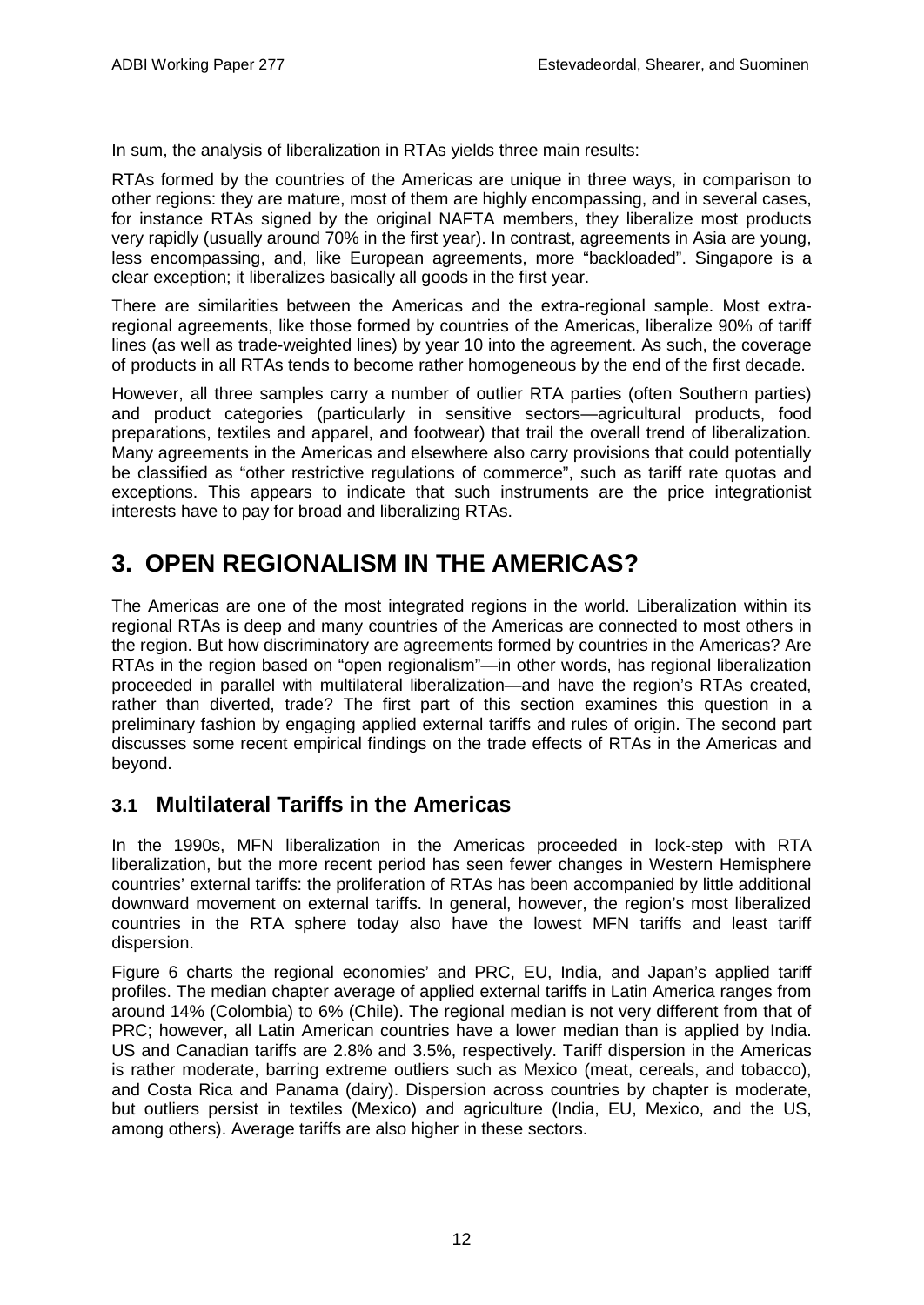

**Figure 6: Applied Most-Favored Nation Tariffs in 24 Countries, 2006**

### Key:

\*Ch\_22 Extreme (over 3 times the interquartile range from upper/lower edge of box)

OCh\_10 Outlier (1.5 to 3 times the interquartile range from upper/lower edge of box)



Highest value, excluding outliers

Median Middle 50% of values (interquartile range)

Lowest value, excluding outliers

Source: IDB calculations based on UNCTAD TRAINS data.

Whether the Americas feature less or more discrimination than in the late 1990s requires a more detailed analysis than performed here. However, it appears that the advance of RTA liberalization has been accompanied by a more modest liberalization of external tariffs in the past few years than was the case in the 1990s. Moreover, while the formation of new RTAs has left fewer countries of the region subject to such tariffs, it has also accentuated the disadvantages of remaining outside the RTA spaghetti bowl.

## **3.2 Rules of Origin**

RoO are widely considered a trade policy instrument that can work to offset the benefits of tariff liberalization in RTAs.<sup>[10](#page-16-0)</sup> RoO in effect set up walls around RTA members, which

<span id="page-16-0"></span><sup>&</sup>lt;sup>10</sup> Most prominently, RoO can be employed to favor intra-RTA industry linkages over those between the RTA and the rest of the world, providing indirect protection to RTA-based input producers (Krueger 1993; Krishna and Krueger 1995). As such, RoO are akin to a tariff on the intermediate product levied by the country importing the final good (Falvey and Reed 2000; Lloyd 2001).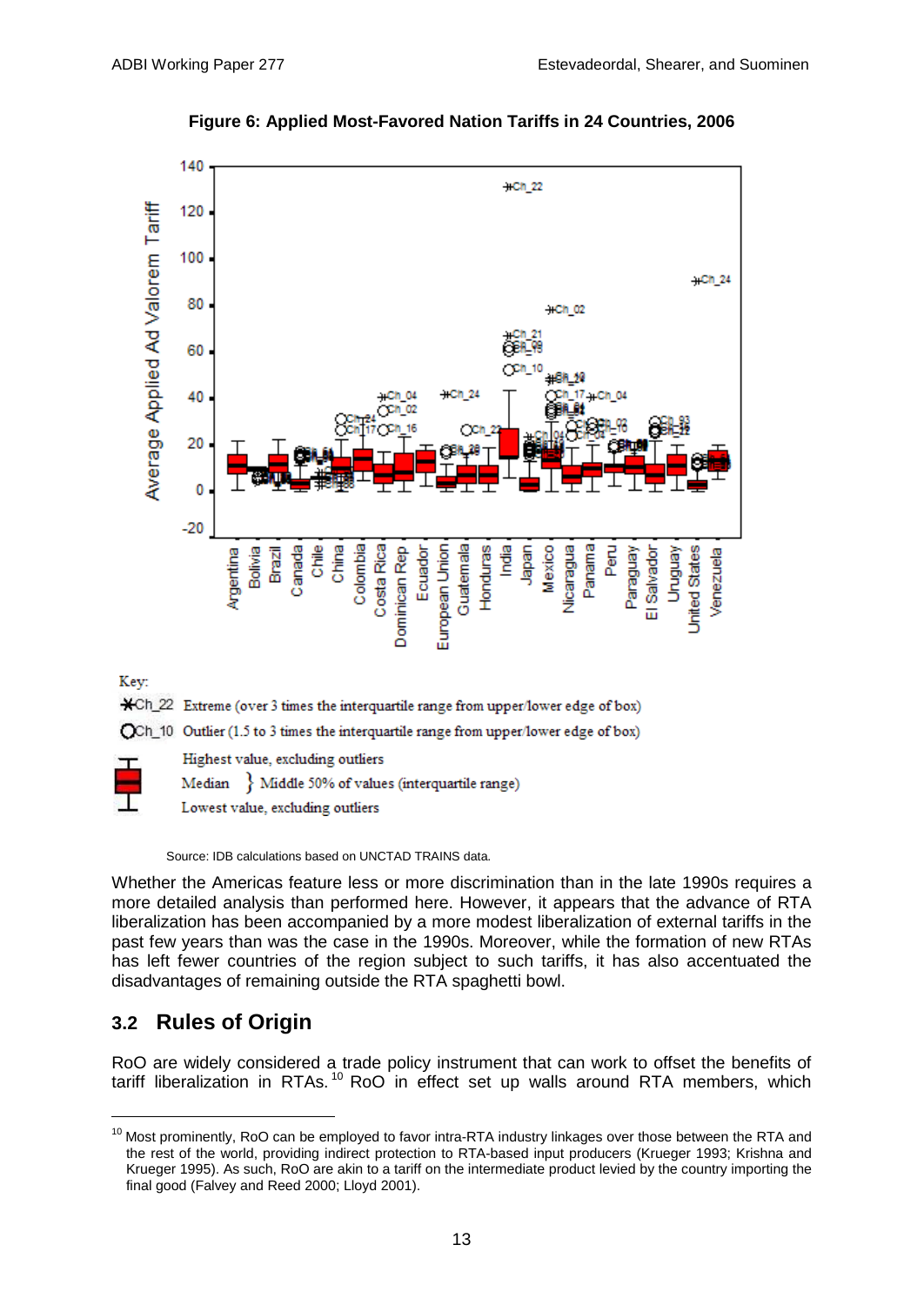prevent them from using some inputs in each final product. This can limit the access of member country producers to inputs from the rest of the world, and limit input providers' sales to the RTA region. Moreover, the potential effects of RoO will only accentuate: RoO remain in place even after preferential tariffs have been phased out.

While agreements in the Americas are among the most liberalizing in the world, particularly agreements forged by the original NAFTA partners, they also carry some of the most complex and restrictive rules of origin.<sup>[11](#page-17-0)</sup> Encouragingly, however, unlike the straitjacket RoO model that the EU uses in all of its RTAs, agreements in the Americas are marked by diversity, which suggests accommodation of RTA-specific idiosyncrasies. The regional countries have also employed such measures as short supply clauses, to help producers adjust to shocks in availability of intra-regional inputs.

Furthermore, North America in particular is marked by a trend toward market-friendly rules of origin. US RoO regimes have evolved toward a more liberal framework from NAFTA to the US-Chile FTA, CAFTA, and the US-Colombia and US-Peru FTAs. Moreover, the NAFTA RoO regime itself has undergone a liberalization process, with more flexible RoO adopted in sectors as varied as alcoholic beverages, petroleum, chassis fitted with engines, photocopiers, chemicals, pharmaceuticals, plastics and rubber, motor vehicles and their parts, footwear, and copper.

### **3.3 Economic Effects of RTAs in the Americas: Trade Creation or Trade Diversion?**

The academic literature remains divided as to whether RTAs are ultimately trade-creating or trade–diverting—and whether RTAs are a stepping stone or a stumbling block to global free trade.<sup>[12](#page-17-1)</sup> Deardorff and Stern (1994); Baldwin (1993, 2006); Wei and Frankel (1995); Bergsten (1995); Frankel, Stein, and Wei (1997); Ethier (1998); Cadot, De Melo, and Olarreaga (2001); Freund (2000); and Ornelas (2005), and, on the political science side, Oye (1992), and Kahler (1995), have provided grounds for believing that RTAs can be everexpanding and propel strategic interactions conducive to global free trade. In contrast, Bhagwati (1993) argued that reduced protection between RTA members will be accompanied by increased protection compared to outsiders, with RTAs ultimately undermining multilateral liberalization. Cooper (2004) held that FTAs can divert attention and resources away from multilateral liberalization efforts.

For many authors such as Van der Mensbrugghe, Newfarmer, and Pierola (2005); and Schott (2004), much depends on the exact characteristics of RTAs. Aghion, Antràs, and Helpman (2006) arrived at two equilibria: one in which global free trade is attained only when preferential trade agreements are permitted to form (a building block effect), and another in which global free trade is attained only when preferential trade agreements are forbidden (a stumbling block effect). Still, most analysts, while seeing RTAs as the second-best option to multilateral free trade, prefer them to not liberalizing at all.

There are few studies that consider tariff concessions directly. Limão (2006) found that the US and the EU have limited their multilateral tariff liberalization in goods traded with their RTA partners. Limão and Olarreaga (2006) reached similar conclusions in the case of import subsidies afforded to RTA partners by the US, the EU, and Japan.

However, Estevadeordal and Robertson (2004) and Estevadeordal, Freund and Ornelas (2005), studying tariff liberalization in a number of Western Hemisphere RTAs, found that

<span id="page-17-0"></span><sup>&</sup>lt;sup>11</sup> See Suominen (2004), Estevadeordal and Suominen (2006), and Estevadeordal, Harris, and Suominen (2007).

<span id="page-17-1"></span> $12$  For early works on the welfare effects of RTAs and customs unions, in particular, see Viner (1950), Meade (1955), Lipsey (1960), Johnson (1965), Mundell (1964), Corden (1972), and Kemp and Wan (1976). Richardson (1994) and Panagariya and Findlay (1996) extended the political economy analysis of RTA formation to look at the welfare implications of endogenously determined RTAs.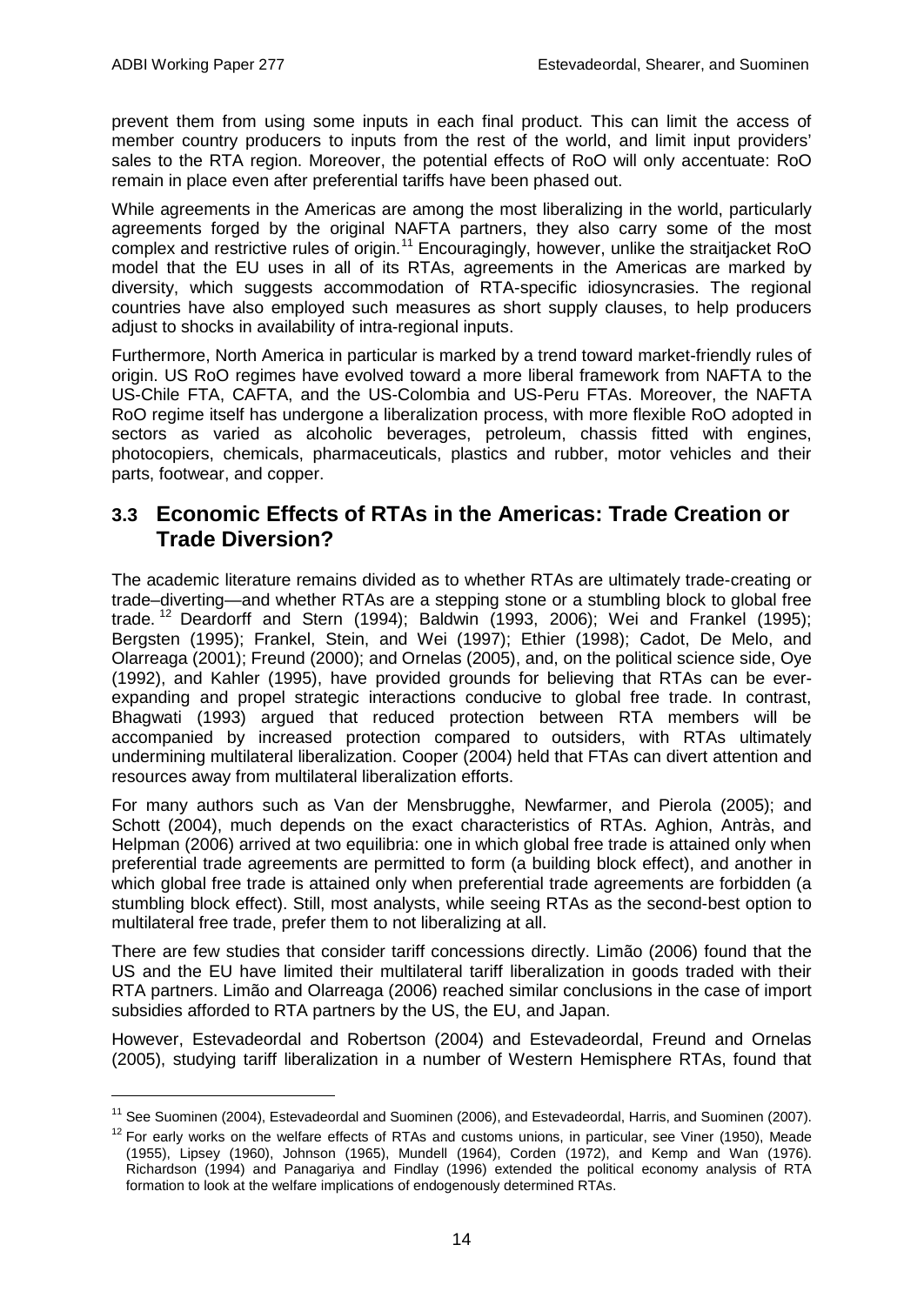RTAs in the Americas have not only been liberalizing and conducive to trade in the region, but have actually helped further multilateral liberalization. The latter authors examined the effects of RTAs on external trade liberalization using industry-level data on applied MFN tariffs and bilateral preferences for ten Latin American countries from 1989-2001. The results show that the greater the tariff preference that a country gives to its RTA partners in a given product, the more the country tends to reduce its MFN tariff in that product. The authors conclude that RTAs can further encourage regionalism, and set in motion a dynamic that reduces their potential trade-diversionary effects.

Analyses of tariffs on goods only provide a limited view of RTAs' effects. RTAs formed by countries in the Americas, much like RTAs around the world, tackle a host of issues beyond tariffs ranging from investment to competition policy, labor issues to dispute settlement; standards to government procurement and transportation. As has been discussed, some RTA disciplines, such as TRQs, special safeguards, non-tariff measures, and, in particular, rules of origin can limit the extent of market access provided by tariff liberalization, distorting import patterns.

Suominen (2004) and Estevadeordal and Suominen (2006b) found that while RTAs help create trade, restrictive RoO embedded in them dampen their trade-creating potential. Meanwhile, restrictive RoO in final goods encourage trade in intermediate goods, and can thus entail trade diversion in inputs. Estevadeordal, López-Córdova, and Suominen (2006) extended the analysis of the effects of RoO to investment flows in manufacturing industries in Mexico, finding that investment in Mexico during the NAFTA era has been attracted to sectors with flexible RoO—those which allow industries to establish production and supply networks of global reach, and do not limit them to NAFTA-based partners.

## **4. BEYOND MARKET ACCESS: SERVICES AND INVESTMENT**

This section strives to supplement the tariff liberalization statistics by providing a brief comparative analysis of the *coverage* (rather than depth of liberalization) of investment and services provisions (listed in Appendix II) in agreements formed by countries of the Americas, relative to arrangements in other regions as well as multilateral agreements (General Agreement on Trade in Services, GATS, and Agreement on Trade-Related Investment Measures, TRIMS). The main question examined here is not the extent of liberalization by RTAs, but, rather, the extent of their comprehensiveness. As such, this analysis can help elucidate the extent to which RTAs are "WTO+", in terms of incorporating more, and more specific, provisions than are present in the multilateral regime.

Services chapters in RTAs usually only cover modes 1 and 2 (cross-border supply and consumption abroad) and are, therefore, separate from RTA chapters on other forms of trade in services: investment and temporary entry of business persons. RTAs generally cover a large number of services provisions, particularly most favored nation treatment, national treatment, market access, local presence, domestic regulation, recognition of qualifications, transparency, restriction of transfers, and denial of benefits. Many RTAs also contain provisions (whether in different chapters or in annexes to the services chapters) for telecommunications and financial services.

Intra-hemispheric RTAs are particularly comprehensive and often go well beyond GATS provisions (Figure 7). Older agreements such as NAFTA, the first to cover services in an exhaustive manner, cover MFN treatment, national treatment, market access, local presence, domestic regulation, recognition of qualifications, transparency, restriction of transfers and denial of benefits, as well as containing certain provisions for telecommunications and financial services. The coverage of services in these two sectors has intensified in recent US agreements with Chile, Peru, Colombia and Panama, and, at the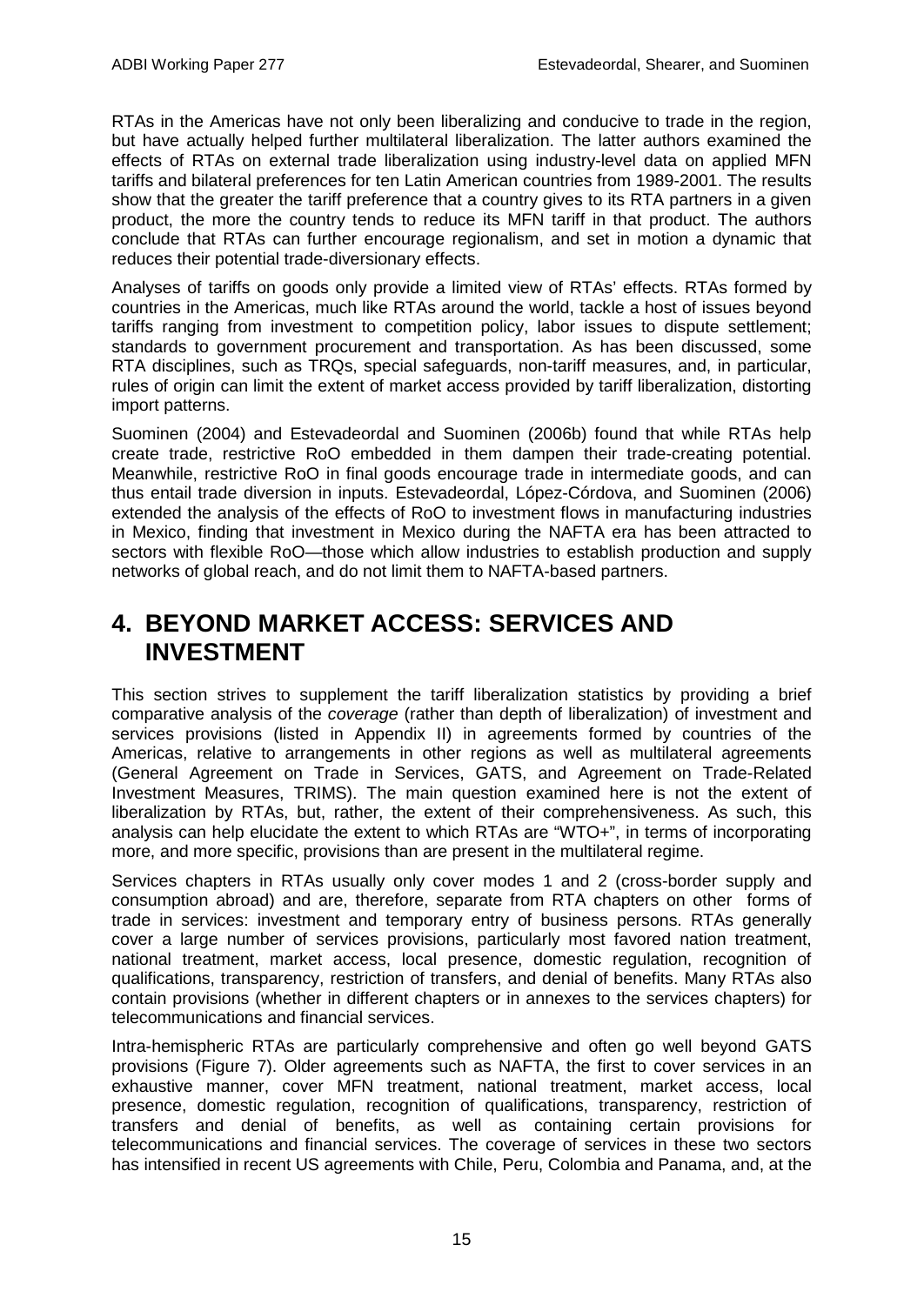inter-regional front, with Australia, Singapore, and Morocco. In contrast, most South American agreements do not have specific services provisions.

Overall, this means that more than 60% of inter- and intra-regional agreements cover MFN treatment, national treatment, market access, and unnecessary barriers to trade, and prohibit discriminatory treatment—all areas addressed by fewer extra-regional agreements, which are much thinner with the exception of Japan-Singapore, which covers national treatment, market access, domestic regulation, recognition of qualifications, transparency and restriction of transfers, as well as certain provisions on telecommunications and financial services.



#### **Figure 7: Coverage of 29 Services Provisions in Selected Regional Trade Agreements**

Source: IDB calculations based on agreement documents.

US - Morocco

US - Jord

US - Australia Singapore

As in services, the latest RTAs' investment chapters tend to be broad, extending to such areas as MFN treatment, national treatment, transparency, denial of benefits and restriction of transfers, nationality of management and board of directors, performance requirements, expropriation, and investor–state disputes.

CAFTA

NAFTA

It is intra-hemispheric RTAs, and US RTAs in particular, that are comprehensive—and often extend well beyond GATS and TRIMs (Figure 8). Indeed, all RTAs forged in the Americas apply the four modalities of investment—establishment, acquisition, post-establishment operations and resale—and also cover such disciplines as MFN treatment, national treatment, and dispute settlement. Eighty percent or more also cover transparency, denial of benefits and restriction of transfers, nationality of management and board of directors, performance requirements and expropriation. In inter-regional agreements, the coverage is somewhat lower due to the limited coverage of disciplines in the EU-Mexico and EU-Chile agreements, as well as in the Chile-PRC and US-Jordan FTAs, and the P-4 agreement.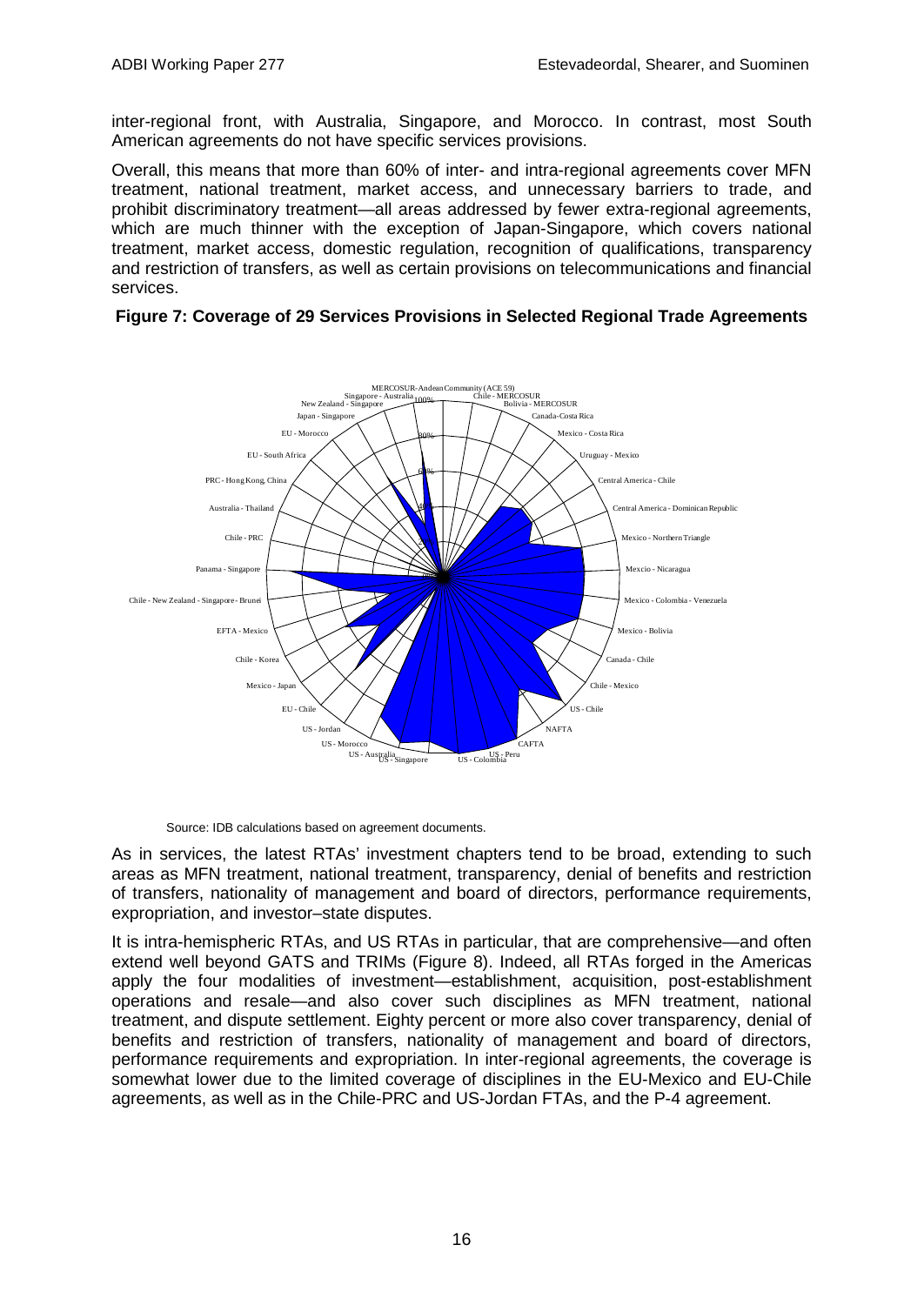

#### **Figure 8: Coverage of 17 Investment Provisions in Selected Regional Trade Agreements**

Source: IDB calculations based on agreement documents.

In sum, there is marked variation across RTAs in the coverage of services and investment provisions. Yet, the analysis also communicates clustering of RTAs by main regions—Asia, Europe, North America, and South America. A closer inspection of the data also suggests the export of RTA models from one region to the next through trans-continental RTAs, such as the "borrowing" of some of the US-Chile RTA's market access provisions in the Chile-Korea RTA. Many US RTAs in particular could be viewed as WTO+ in terms of incorporating more, and more specific, provisions than are present in the multilateral regime.

# **5. THE FUTURE AND LESSONS OF REGIONAL INTEGRATION IN THE AMERICAS**

## **5.1 Managing the Integration Architecture in the Americas**

The countries of the Americas are at a crossroads: their intra-regional integration is increasingly complete and mature, and many regional countries have already established ties with numerous extra-regional partners. The advance of regional trade agreements in the trade portfolios of the countries of the Americas has created benefits in terms of expanded market access, greater trade and investment flows, increased firm productivity, and arguably also macroeconomic stability (IDB 2002).

However, at the same time, the regional economies have yet to optimize their RTA portfolios: much work remains in alleviating the domestic, supply-side constraints to trade. Furthermore, the spread of RTAs across the region in the past several years has forged a "spaghetti bowl" of multiple and often overlapping agreements. This, in turn, entails a number of risks.

Most immediately, the proliferation of RTAs can "balkanize" the regional and global trading systems. If the various agreements carry widely distinct features, they can impose undue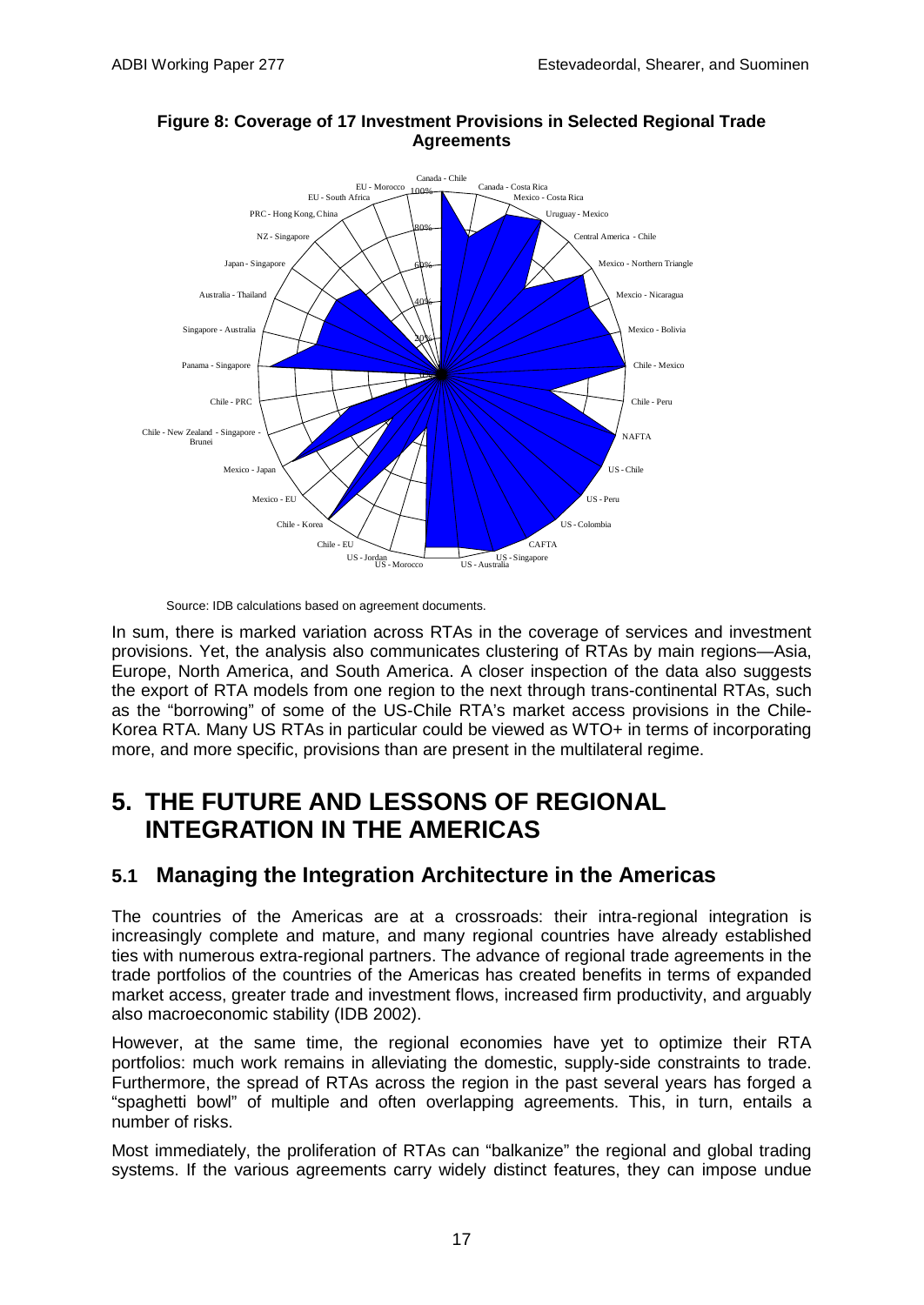transactions costs for traders, investors, and governments operating on several RTA fronts simultaneously.

The spread of RTAs also risks the rise of hub-and-spoke systems centered around a few major trading countries, where the potential cost savings from trade among the spokes remain untapped. Furthermore, the rise of RTAs means that while any given country will likely be an insider to a number of RTAs, it will also be an outsider to dozens of others. As such, even the most prolific integrator countries can end up facing some degree of discrimination and preference erosion around the world.

Encouragingly, the countries of the Americas have a number of strategic options to reduce the potentially negative RTA spaghetti bowl effects, while also deepening the benefits of the hard-won RTAs. The first, and most preferable, option would be to pursue deep global trade liberalization and multilateral harmonization of trade rules. This would resolve the spaghetti bowl problems in a single act. However, the odds of this option bearing fruit are low, especially in the near-term, and it is something over which the countries of the Americas have only limited control.

The second main option would be to pursue a broader integration scheme in the Americas. Essentially superseding the RTAs criss-crossing the hemisphere, such a mega-regional agreement would also streamline the regional trade architecture and sort out the regional RTA spaghetti: traders, investors, and customs authorities would need only to refer to one single agreement on such issues as market access and rules of origin, services and investment regulations, standards, dispute settlement, and so on. Akin to the projected FTAA, a region-wide RTA would also help circumvent the rise of hub-and-spoke systems and end the increasing discrimination stemming from the proliferation of RTAs. Moreover, provided it were based on open regionalism and firmly nested in the WTO system, such a scheme would create trade also with non-members, and could even help propel multilateral talks forward. However, this approach of starting from scratch is also problematic, in light of the great variety of preferential agreements already in place in the region.

The third strategic alternative, and perhaps the most feasible one in the short-run, would be to build bridges among the existing RTAs—to strive for some form of convergence or gradual harmonization of the various RTAs in the Americas. The starting point and initial focus of such an effort could be market access provisions and rules of origin, in particular. While differing in process from efforts to reach a mega-regional agreement, bridging RTAs would have similar effects to a single integration agreement. It would facilitate trade and production across the region, and, as such, harness hemispheric scale economies and opportunities for cost-savings. It could also undermine protectionist interests and prospects for trade diversion, and serve as a base for further region-wide and global negotiations.

Convergence of RTAs could make the whole spaghetti bowl "greater than the sum of its strings", and in fact there are already some efforts in the region toward convergence. In January 2007, the Pacific Basin Forum of 11 countries in Latin America, including Chile, Colombia, Costa Rica, Ecuador, El Salvador, Guatemala, Honduras, Mexico, Nicaragua, Panama, and Peru, formed a work agenda to study, among other things, trade convergence and integration (Arco del Pacífico Latinoamericano 2007a, 2007b). The group, which has received technical support from the IDB, <sup>[13](#page-21-0)</sup> has held several meetings, furthering the understanding of the tangible ways to achieve convergence.

The fourth option would be to "multilateralize" RTAs in the region. This would entail deepening tariff liberalization among RTA members, lowering discrimination toward nonmembers, and reducing substantive differences among the various RTAs. However, since these measures are rather theoretical than within immediate reach, multilateralization can be best conceived as a process that drives toward these outcomes.

<span id="page-21-0"></span> <sup>13</sup> See IDB (2008c).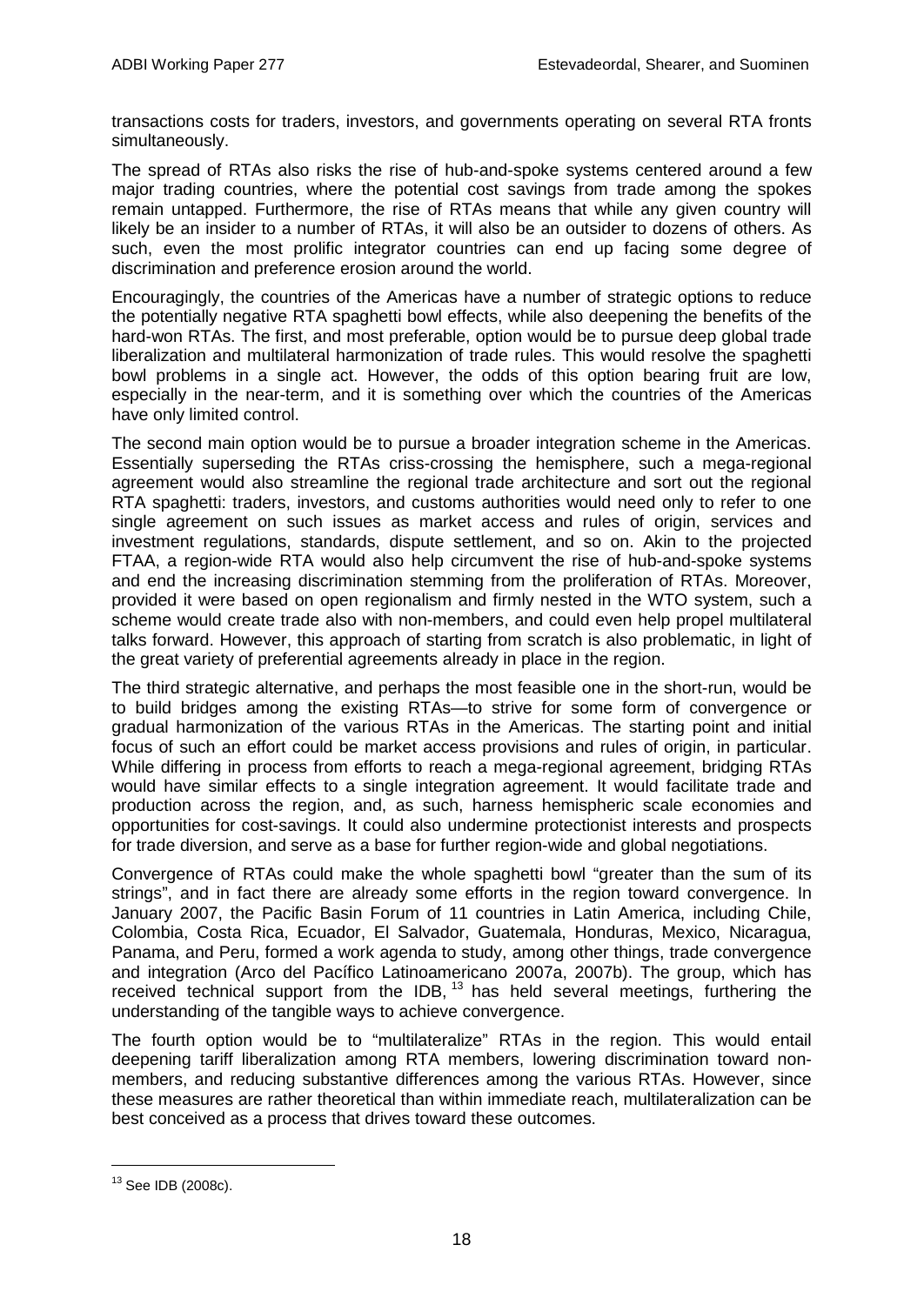Conceptually, the multilateralization process would entail three alternative (yet complementary) paths: multilateral, regional and two-way paths.

The multilateral path would entail changing, or at least making more precise, the multilateral rules governing RTAs, particularly the rather vague requirement of the GATT Article XXIV that RTAs liberalize "substantially all trade" among the partners and eradicate "restrictive regulations on commerce" within a "reasonable length of time", and not raise new barriers to trade vis-à-vis non-members. For transparency purposes, the multilateral path could also require strengthening of the procedures for notifying RTAs to the WTO and for reviewing their compliance with Article XXIV.

The regional path could be paved with measures within each individual RTA, or among groups of RTAs. The former would mean driving down intra-RTA barriers and lowering discrimination toward non-members (or incorporating new members). The latter could entail convergence—merging RTAs together in broader zones through the adoption of common rules and regulations—while driving to the lowest common denominator in external protection.

The two-way path would entail using the regional level to shape rule-making at the multilateral level and *vice versa*. For instance, it could mean using the empirical facts on liberalization and external discrimination in RTAs, something this paper has sought to establish, as a reality check in multilateral rule making on RTAs. It could also mean transposing tried and tested trade-related disciplines in RTAs that currently go beyond multilateral rules in coverage, precision, or both (such as services and customs procedures), in crafting new multilateral trade rules.

Conversely, the two-way path could mean including new multilateral rules governing RTAs in RTA texts and even some mechanisms to enforce compliance with multilateral mandates at the regional level. It could also entail multilateral rules to govern regional convergence processes, to ensure that expanded RTA zones would not result in discrimination toward non-members.

Besides the political opposition to multilateralization, however accomplished, the risk to be managed in any of these processes would be one of incentives. Stronger multilateral rules on RTAs and their enforcement could turn countries away from regionalism, while doing little to encourage them to turn their energies to multilateralism. Moreover, in the absence of multilateral opening, convergence among RTAs could lead to trade being diverted. A twoway path risks straitiacketing regions with unsuitable multilateral rules and succumbing to the political economy of RTAs at the multilateral level.

### **5.2 Lessons for Asia**

RTAs in Asia are proliferating rapidly. Much as in the Americas, Asian bilateral RTAs have been catalyzed by a broader intra-regional integration scheme, APEC, but they are now starting to eclipse the broader region-wide effort. This picture presents both the challenge of an unruly noodle bowl of RTAs, as well as the opportunity for furthering the market access gains attained in the various agreements. There are perhaps four key insights from the spree of integration in the Americas for Asian regionalism:

RTAs help open new market access channels and likely enable the attainment of deeper liberalization than a region-wide mega-agreement or a global agreement would. However, care must be taken to pursue RTAs that are internally deeply liberalizing and externally firmly based on open regionalism. The agreements in the Americas forged from the mid-1990s onward have by and large been such, and consequently delivered far greater gains from trade than the region's patchy and inward-looking regionalism of the 1980s.

Regionalism and multilateralism can be complementary: liberalization in one sphere can beget opening in another. There is an important body of anecdotal information and recent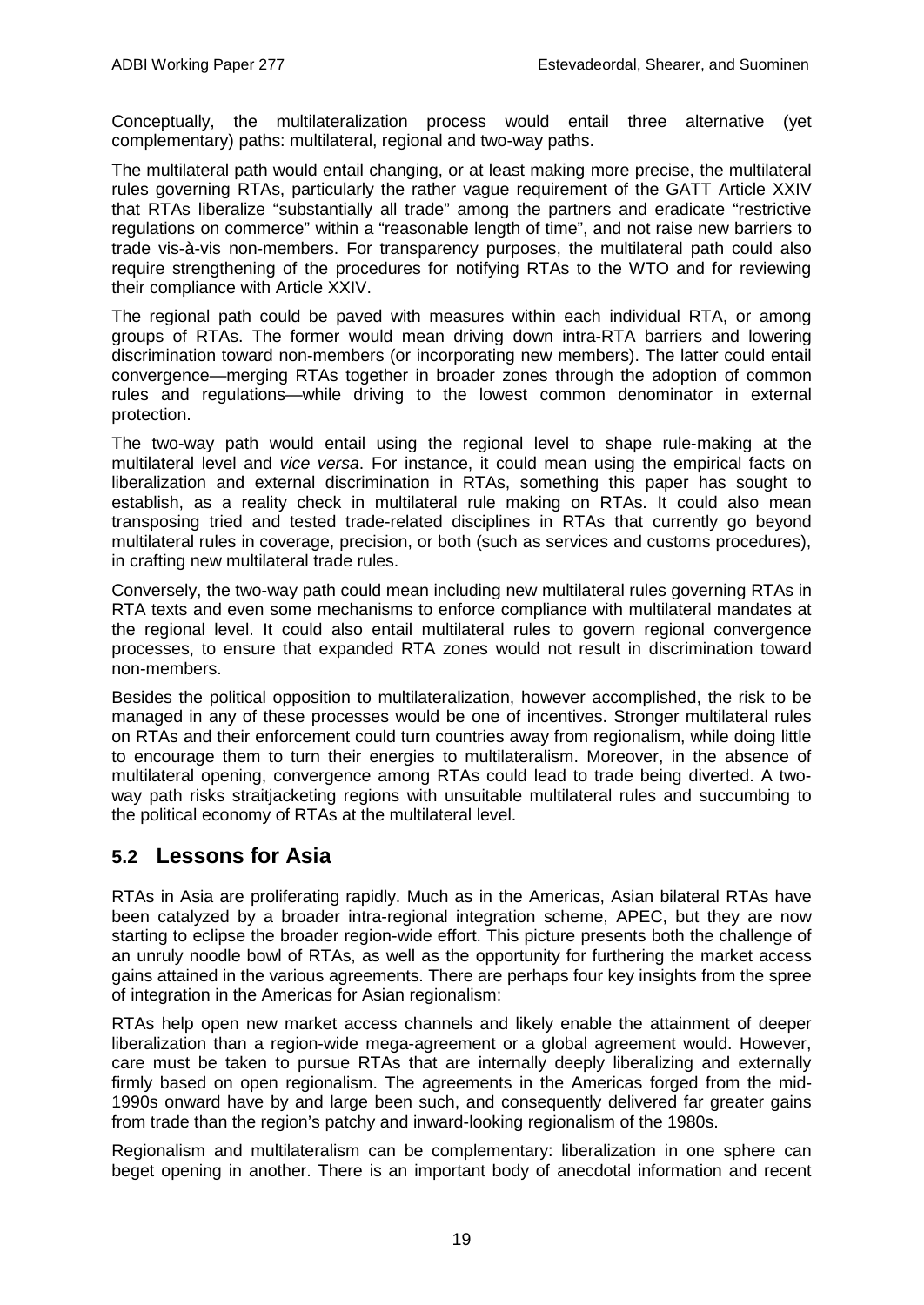rigorous econometric work to this effect on the interplay of RTAs and multilateral liberalization. However, analyses also show that many RTAs contain "hidden protectionism", such as opaque non-tariff measures and restrictive rules of origin. While these instruments may be the political price of passing RTAs, they can also dampen RTAs' trade-creating potential and contravene open regionalism.

Absent global free trade, the Asian noodle bowl of RTAs risks "lost" scale economies and high transactions costs, just as does the RTA spaghetti in the Americas. The key solution would be to find common ground for a broad-based regional integration scheme or fold the common agreements into a region-wide arrangement, which is internally and externally at least as liberalizing as the most liberal RTA in the region (rather than settling for the lowest common denominator). In light of the multiple trans-Pacific RTAs, a further, complementary avenue would be to pursue convergence in the APEC space, or even more broadly, between the countries of Asia and the Americas.

Going from potential to actual convergence and multilateralization not only faces numerous practical hurdles, but also requires political capital and attention. Bridging RTAs is bound to be complex, particularly considering the several regional RTAs and the vast range of provisions in the various agreements that would have to be reconciled. The first step might therefore be to launch a regional mechanism—perhaps a technical group of experts—that monitors and catalogues RTA tariffs and rules, reports to the members on the existing provisions, solicits views from stakeholders about the functioning and pitfalls of the status quo network of agreements, and puts forth technical proposals for bridging RTAs.

## **6. CONCLUSION**

We have found that RTAs in the Americas are among the most liberalized in the world. As in other regions, though, there are a number of outlier RTA parties and product categories in the Americas that remain closed for extended periods of time. RTAs formed by the countries of the Americas also carry a number of trade policy instruments, such as TRQs and exclusions, that can curb liberalization among the parties, and restrictive rules of origin that can undermine trade between RTA members and non-members (as well as between RTAs).

Overall, however, the findings of this paper are encouraging: particularly RTAs formed by the original NAFTA partners liberalize the bulk of goods and do so rapidly, and the integration of the regional economies has been accompanied by multilateral tariff liberalization. RTAs in the Americas have also pushed the frontiers of such agreement disciplines as services and investment. Today's challenge for the region, and the coming challenge for the Asian economies, is to manage the risks of the regional path: pursuing a path that is good both for the regional countries and for the multilateral trading system.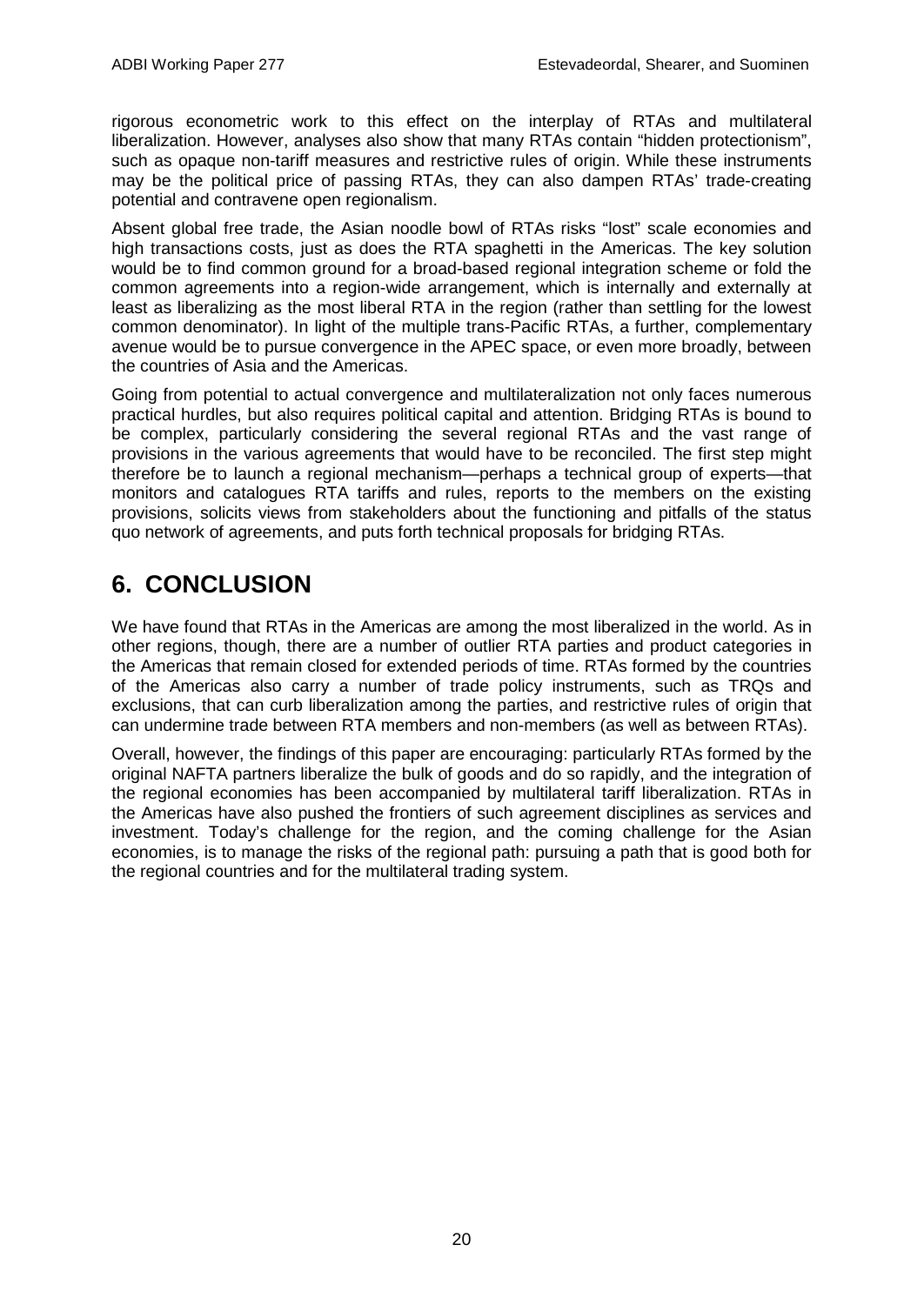## **REFERENCES**

- Aghion, P., P. Antràs, and E. Helpman. 2006. Negotiating Free Trade. Mimeograph. Harvard University.
- Arco del Pacífico Latinoamericano 2007a. Declaración de Lima. Second Ministerial Forum. 20-21

August. [http://www.rree.gob.pe/portal/enlaces.nsf/3f08cf720c1dbf4805256de20052913d/e03](http://www.rree.gob.pe/portal/enlaces.nsf/3f08cf720c1dbf4805256de20052913d/e0380a5ecc82f6800525733f0077e87e/$FILE/Declaracion_de_Lima.pdf) [80a5ecc82f6800525733f0077e87e/\\$FILE/Declaracion\\_de\\_Lima.pdf](http://www.rree.gob.pe/portal/enlaces.nsf/3f08cf720c1dbf4805256de20052913d/e0380a5ecc82f6800525733f0077e87e/$FILE/Declaracion_de_Lima.pdf)

- Arco del Pacífico Latinoamericano 2007b. Programa de Trabajo anexo a la Declaración de Lima. Second Ministerial Forum. 20-21 August.
- [http://www.rree.gob.pe/portal/enlaces.nsf/3f08cf720c1dbf4805256de20052913d/608d2fa8bc449f260](http://www.rree.gob.pe/portal/enlaces.nsf/3f08cf720c1dbf4805256de20052913d/608d2fa8bc449f260525733f007806df/$FILE/Programa_Trabajo.pdf) [525733f007806df/\\$FILE/Programa\\_Trabajo.pdf](http://www.rree.gob.pe/portal/enlaces.nsf/3f08cf720c1dbf4805256de20052913d/608d2fa8bc449f260525733f007806df/$FILE/Programa_Trabajo.pdf)
- Bergsten, C. Fred. 1995. APEC: The Bogor Declaration and the Path Ahead. APEC Working Paper Series 95-1. Washington, DC: Institute for International Economics.
- Baldwin, R. 1993. A Domino Theory of Regionalism. NBER Working Paper W4465. Cambridge, MA: National Bureau of Economic Research.

\_\_\_\_\_\_\_\_. 2006. Multilateralising Regionalism: Spaghetti Bowls as Building Blocs on the Path to Global Free Trade. CEPR Discussion Paper 5775.

- Bhagwati, J. 1993. Regionalism and Multilateralism: An Overview. *In New Dimensions in Regional Integration*, edited by J. de Melo and A. Panagariya . New York: Cambridge University Press.
- Cadot, O., J. de Melo, and M. Olarreaga. 2001. Can Regionalism Ease the Pain of Multilateral Trade Liberalization? *European Economic Review* 45: 27-44.
- Corden, W. M. 1972. Economies of Scale and Customs Union Theory. *Journal of Political Economy* 80(3): 465-75.
- Deardorff, A., and R. Stern. 1994. Multilateral Trade Negotiations and Preferential Trading Arrangements. In *Analytical and Negotiating Issues in the Global Trading System*, edited by A. Deardorff and R. Stern. Ann Arbor: University of Michigan Press.
- Estevadeordal, A., J. Harris, and K. Suominen. 2007. *Multilateralizing Preferential Rules of Origin around the World*. Washington, DC: Inter-American Development Bank.
- Estevadeordal, A., C. Freund, and E. Ornelas. 2005. Does Regionalism Help or Hinder Multilateralism? An Empirical Evaluation. Paper presented at The Sequencing of Regional Economic Integration: Issues in the Breadth and Depth of Economic Integration in the Americas conference, Kellogg Institute for International Studies, University of Notre Dame, Notre Dame, Indiana, 9-10 September.
- Estevadeordal, A., J. E. López-Córdova, and K. Suominen. 2006. How Do Rules of Origin Affect Investment Flows? Some Hypotheses and the Case of Mexico. INTAL-ITD Working Paper 22. Buenos Aires: IDB-INTAL.
- Estevadeordal, A., and K. Suominen. 2006a. Mapping and Measuring Rules of Origin around the World. In *The Origin of Goods: Rules of Origin in Regional Trade Agreements*, edited by O. Cadot, A. Estevadeordal, A. Suwa-Eisenmann, and T. Verdier. New York: Oxford University Press and Centre for Economic Policy Research.

\_\_\_\_\_\_\_\_. 2006b. Trade Effects of Rules of Origin. Mimeograph. Inter-American Development Bank.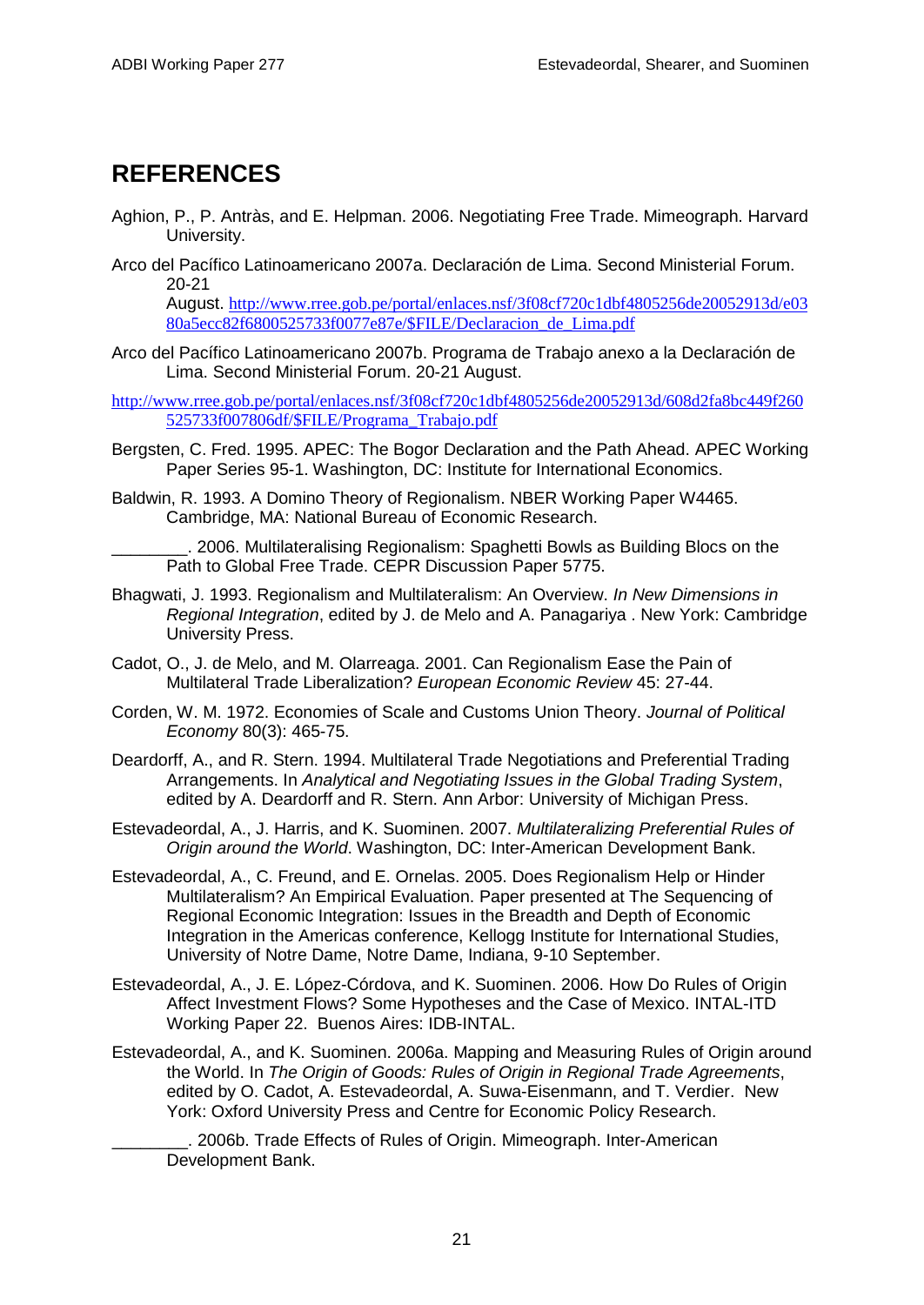- Estevadeordal, A. and R. Robertson. 2004. From Distant Neighbors to Close Partners: FTAA and the Pattern of Trade. *In Integrating the Americas: FTAA and Beyond*, edited by A. Estevadeordal, D. Rodrik, A. M. Taylor, and A. Velasco. Cambridge, MA: Harvard University Press.
- Ethier, W. J. 1998. Regionalism in a Multilateral World. *Journal of Political Economy* 106(6): 1214-1245.
- Frankel, J. A., E. Stein, and S. Wei. 1997. *Regional Trading Blocs in the World Economic System*. Washington, DC: Institute for International Economics.
- Freund, C. 2000. Multilateralism and the Endogenous Formation of Preferential Trade Agreements. *Journal of International Economics* 52(2): 359-376.
- Inter-American Development Bank (IDB). 2002. *Beyond Borders: The New Regionalism in Latin America*. Economic and Social Progress in Latin America, 2002 Report (Washington, DC: IDB).

2006. Market Access Provisions in Regional Trade Agreements. Presented at the IDB/WTO Regional Rules in the Global Trading System Conference. Washington, DC. 26-27 July. Forthcoming in IDB-WTO Handbook on RTAs (2007).

- Johnson, H. 1965. An Economic Theory of Protectionism, Tariff Bargaining, and the Formation of Customs Unions. *Journal of Political Economy* 73: 256-283.
- Kahler, M. 1995. *International Institutions and the Political Economy of Integration*. Washington, DC: Brookings Institution.
- Kemp, M. C., and H. Y. Wan Jr. 1976. An Elementary Proposition Concerning the Formation of Customs Unions. *Journal of International Economics* 6: 95-98.
- Krishna, K., and A. O. Kruger. 1995. Implementing Free Trade Areas: Rules of Origin and Hidden Protection. In *New Directions in Trade Theory*, edited by A. Deardorff, J. Levinsohn, and R. Stern. Ann Arbor: University of Michigan Press.
- Krueger, A. O. 1993. Free Trade Agreements as Protectionist Devices: Rules of Origin. NBER Working Paper 4352. Cambridge, MA: NBER.
- Limão, N. 2006. Preferential Trade Agreements as Stumbling Blocks for Multilateral Trade Liberalization: Evidence for the US. *American Economic Review* 96(3): 896-914.
- Limão, N., and M. Olarreaga. 2006. Trade Preferences to Small Developing Countries and the Welfare Costs of Lost Multilateral Liberalization. *World Bank Economic Review* 20(2): 217-240.
- Lipsey, R. G. 1960. The Theory of Customs Unions: A General Survey. *The Economic Journal* 70: 498-513.
- Lloyd, P. J. 2001. Rules of Origin and Fragmentation of Trade. In *Global Production and Trade in East Asia*, edited by L. K. Cheng and H. Kierzkowski. Boston, MA: Kluwer Academic Publishers.
- Meade, J.E. 1955. *The Theory of Customs Unions*. Amsterdam: North Holland Co.
- Mundell, R. A. 1964. Tariff Preferences and the Terms of Trade. *The Manchester School* 32(1): 1-13.
- Ornelas, E. 2005. Trade Creating Free Trade Areas and the Undermining of Multilateralism. *European Economic Review* 49(7): 1717-1735.
- Oye, K. 1992. *Economic Discrimination and Political Exchange: World Political Economy in the 1930s and 1980s*. Princeton, NJ: Princeton University Press.
- Panagariya, A., and R. Findlay. 1996. A Political-Economy Analysis of Free-Trade Areas and Customs Unions. In *The Political Economy of Trade Reform: Essays in Honor of*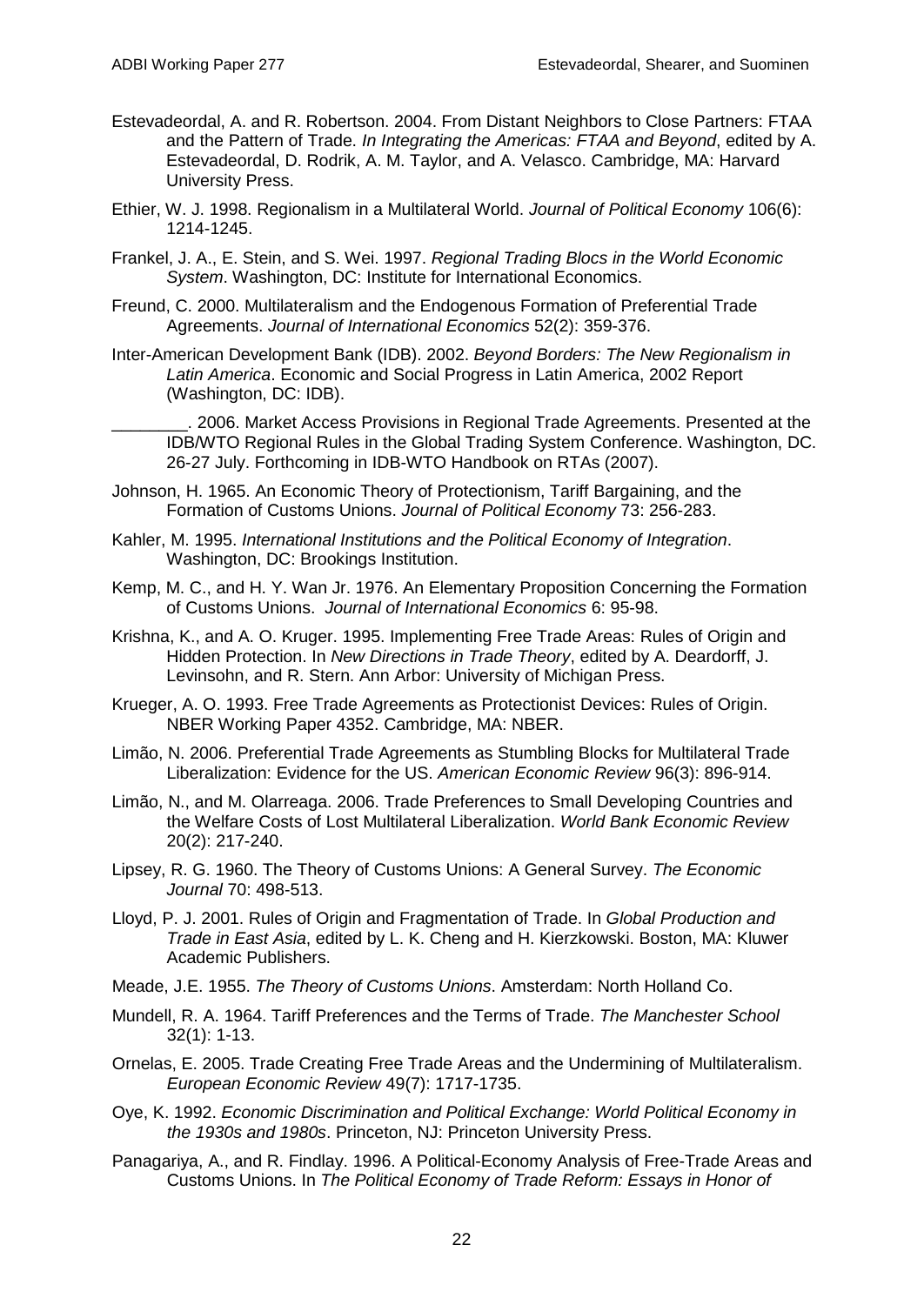*Jagdish Bhagwati*, edited by R. Feenstra, D. Irwin, and G. Grossman. Cambridge MA: MIT Press.

- Richardson, M. 1994. Why a Free Trade Area? The Tariff Also Rises. *Economics and Politics* 6 (1): 79-96.
- Scollay, R. 2005. *"Substantially All Trade." Which Definitions Are Fulfilled In Practice? An Empirical Investigation*. Report prepared for the Commonwealth Secretariat. APEC Study Center, University of Auckland. 15 August.
- Schott, J. 2004. *Free Trade Agreements: US Strategies and Priorities*. Washington, DC: Institute for International Economics.
- Suominen, K. 2004. *Rules of Origin in Global Commerce*. PhD Dissertation, University of California, San Diego.
- Van der Mensbrugghe, D., R. Newfarmer, and D. Pierola. 2005. Regionalism vs. Multilateralism. In *Trade, Doha and Development: A Window into the Issues*, edited by R. Newfarmer. World Bank, Washington, DC.
- Viner, J. 1950. *The Customs Union Issue*. New York: Carnegie Endowment for International Peace.
- Wei, S., and J. A. Frankel. 1995. *European Integration and the Regionalization of World Trade and Currencies: the Economics and the Politics*. Berkeley: University of California at Berkeley.

World Bank. 2005. *Global Economic Prospects*. Washington, DC: The World Bank.

World Trade Organization (WTO). 2002. *Coverage, Liberalization Process and Transitional Provisions in Regional Trade Agreements*. Committee on Regional Trade Agreements. Technical Report WT/REG/W/46. 5 April.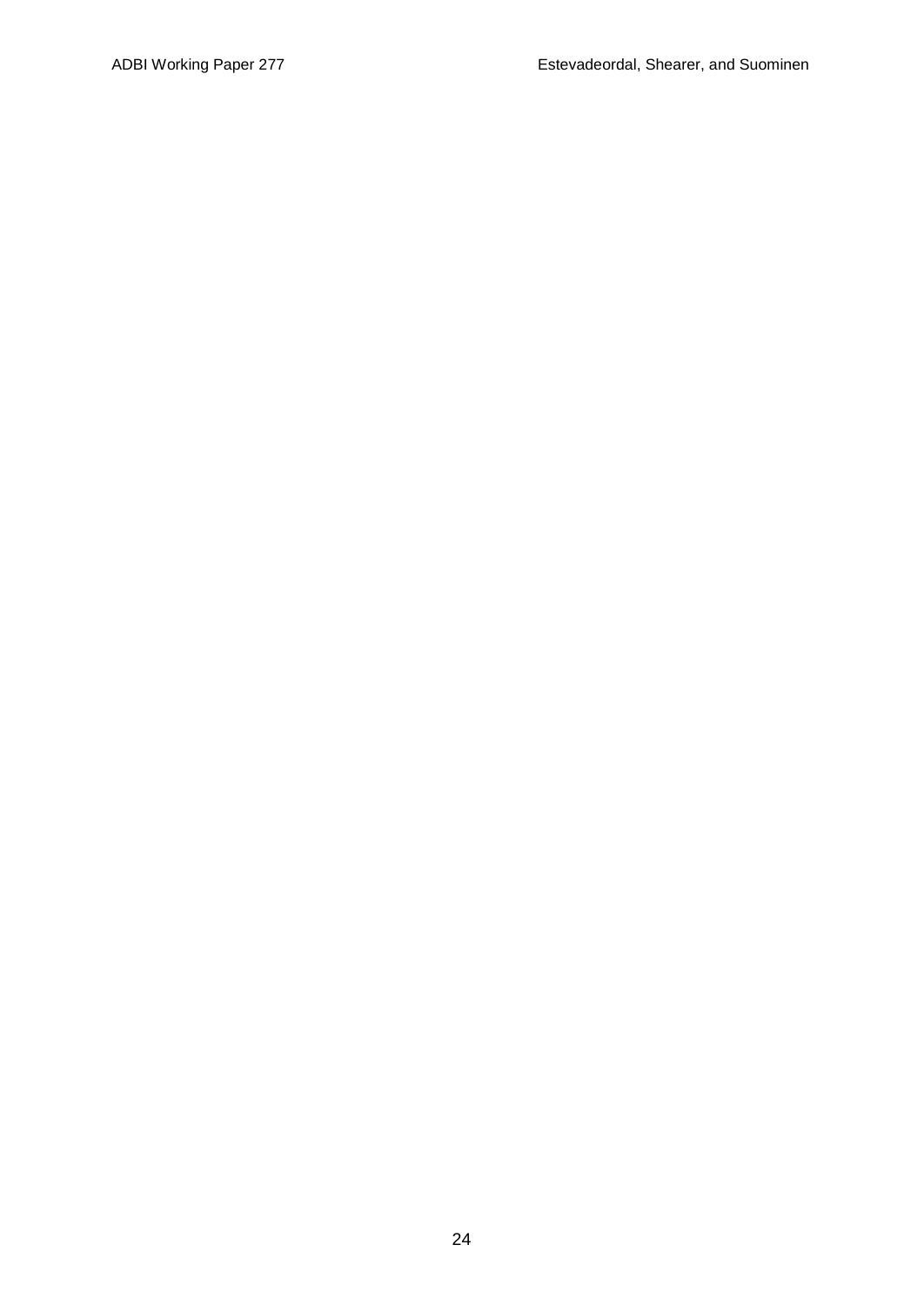# **APPENDIX I**

### **Table A1: RTAs Considered in the Study**

| <b>Agreement</b>                      | <b>Year of Entry into Effect</b>                                                                                                                           |
|---------------------------------------|------------------------------------------------------------------------------------------------------------------------------------------------------------|
| <b>NAFTA</b>                          | 4/1/1994                                                                                                                                                   |
| Mexico-Bolivia                        | 1/1/1995                                                                                                                                                   |
| Mexico-Colombia-Venezuela             | 1/1/1995                                                                                                                                                   |
| Canada-Chile                          | 7/5/1997                                                                                                                                                   |
| Mexico-Nicaragua                      | 7/1/1998                                                                                                                                                   |
| Chile-Mexico                          | 8/1/1999                                                                                                                                                   |
| Mexico-Northern Triangle              | 03/15/2001 (SV, GU), 06/01/2001 (HO), 03/14/2001 (MEX)                                                                                                     |
| <b>Chile-Central America</b>          | 02/15/2002 (CR), 06/03/2002 (SV)                                                                                                                           |
| Central America-Dominican<br>Republic | 03/07/2002 (CR),10/04/2001 (SV), 10/03/2001 (GU),12/19/2001 (HO)                                                                                           |
| Canada-Costa Rica                     | 11/1/2002                                                                                                                                                  |
| US-Chile                              | 1/1/2004                                                                                                                                                   |
| Mexico-Uruguay                        | 7/15/2004                                                                                                                                                  |
| <b>CAFTA</b>                          | 12/17/04 (SV), 03/03/2005 (HO), 03/10/05 (GU), 10/11/05 (NI),<br>$07/27/05$ (US) <sup>*</sup>                                                              |
| Mexico-Costa Rica                     | 1/1/2005                                                                                                                                                   |
| US-Peru                               | NA                                                                                                                                                         |
| US-Colombia                           | <b>NA</b>                                                                                                                                                  |
| Chile-Peru                            | 7/1/1998                                                                                                                                                   |
| Mercosur-Chile                        | 1/10/1996                                                                                                                                                  |
| Mercosur-Bolivia                      | 02/28/1997                                                                                                                                                 |
| ACE <sub>58</sub>                     | ARG (12/14/2005); BRA (12/29/2005); PRY (02/15/2006); PER                                                                                                  |
| Peru - Mercosur                       | (12/12/2005); 12/16/2005)                                                                                                                                  |
| ACE <sub>59</sub>                     | PRY-COL, ECU&VEN (04/19/2005); ECU-ARG, BRA&URY<br>(04/01/2005); BRA-VEN (02/01/2005); COL-ARG(02/01/2005); VEN-<br>ARG (01/05/2005); VEN- UR (01/05/2005) |
| US-Israel                             | 8/15/1985                                                                                                                                                  |
| Canada-Israel                         | 1/1/1997                                                                                                                                                   |
| Mexico-Israel                         | 7/1/2000                                                                                                                                                   |
| <b>EC-Mexico</b>                      | 7/1/2001                                                                                                                                                   |
| <b>EFTA-Mexico</b>                    | 7/1/2001                                                                                                                                                   |
| <b>US-Jordan</b>                      | 12/17/2001                                                                                                                                                 |
| <b>EC-Chile</b>                       | 2/1/2003                                                                                                                                                   |
| <b>US-Singapore</b>                   | 1/1/2004                                                                                                                                                   |
| Chile-Republic of Korea               | 4/1/2004                                                                                                                                                   |
| US-Australia                          | 1/1/2005                                                                                                                                                   |
| Mexico-Japan                          | 4/1/2005                                                                                                                                                   |
| Chile-New Zealand-                    |                                                                                                                                                            |
| Singapore-Brunei Darussalam           | 6/3/2005                                                                                                                                                   |
| <b>US-Bahrain</b>                     | 12/13/2005*                                                                                                                                                |
| <b>US-Morocco</b>                     | 1/1/2006                                                                                                                                                   |
| Chile-PRC                             | 10/01/2006                                                                                                                                                 |

<span id="page-28-0"></span><sup>\*</sup> Refer to ratification dates.

-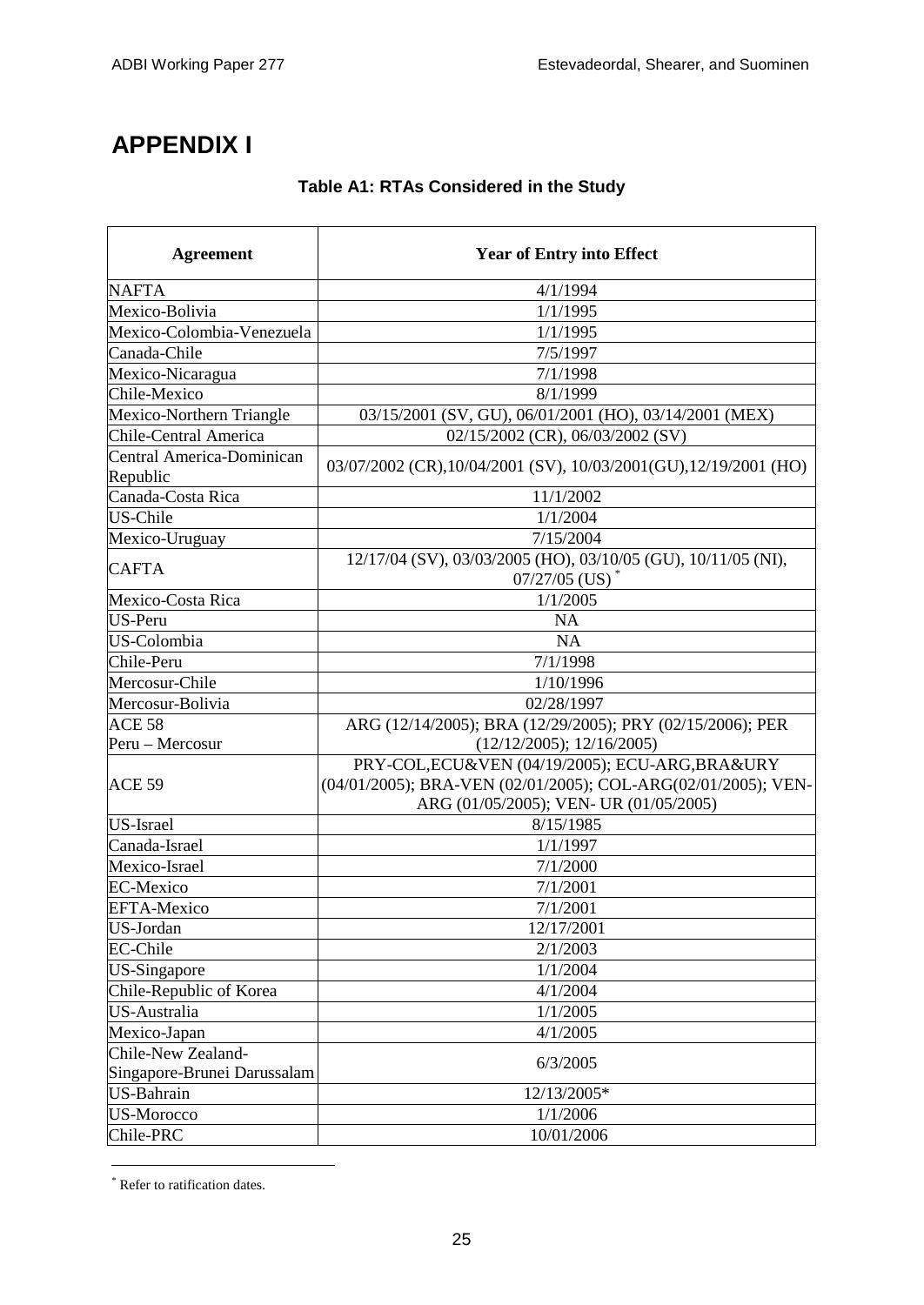| Panama-Singapore       | 07/24/2006 |
|------------------------|------------|
| Australia-New Zealand  | 3/28/1983  |
| <b>COMESA</b>          | 12/8/1994  |
| EC-Lithuania           | 1/1/1995   |
| EC-Romania             | 2/1/1995   |
| <b>EC-South Africa</b> | 1/1/2000   |
| <b>EC-Morocco</b>      | 3/1/2000   |
| New Zealand-Singapore  | 1/1/2001   |
| Japan-Singapore        | 11/30/2002 |
| <b>EFTA-Singapore</b>  | 1/1/2003   |
| Singapore-Australia    | 7/28/2003  |
| PRC-Hong Kong, China   | 1/1/2004   |
| Australia-Thailand     | 1/1/2005   |
| New Zealand-Thailand   | 7/1/2005   |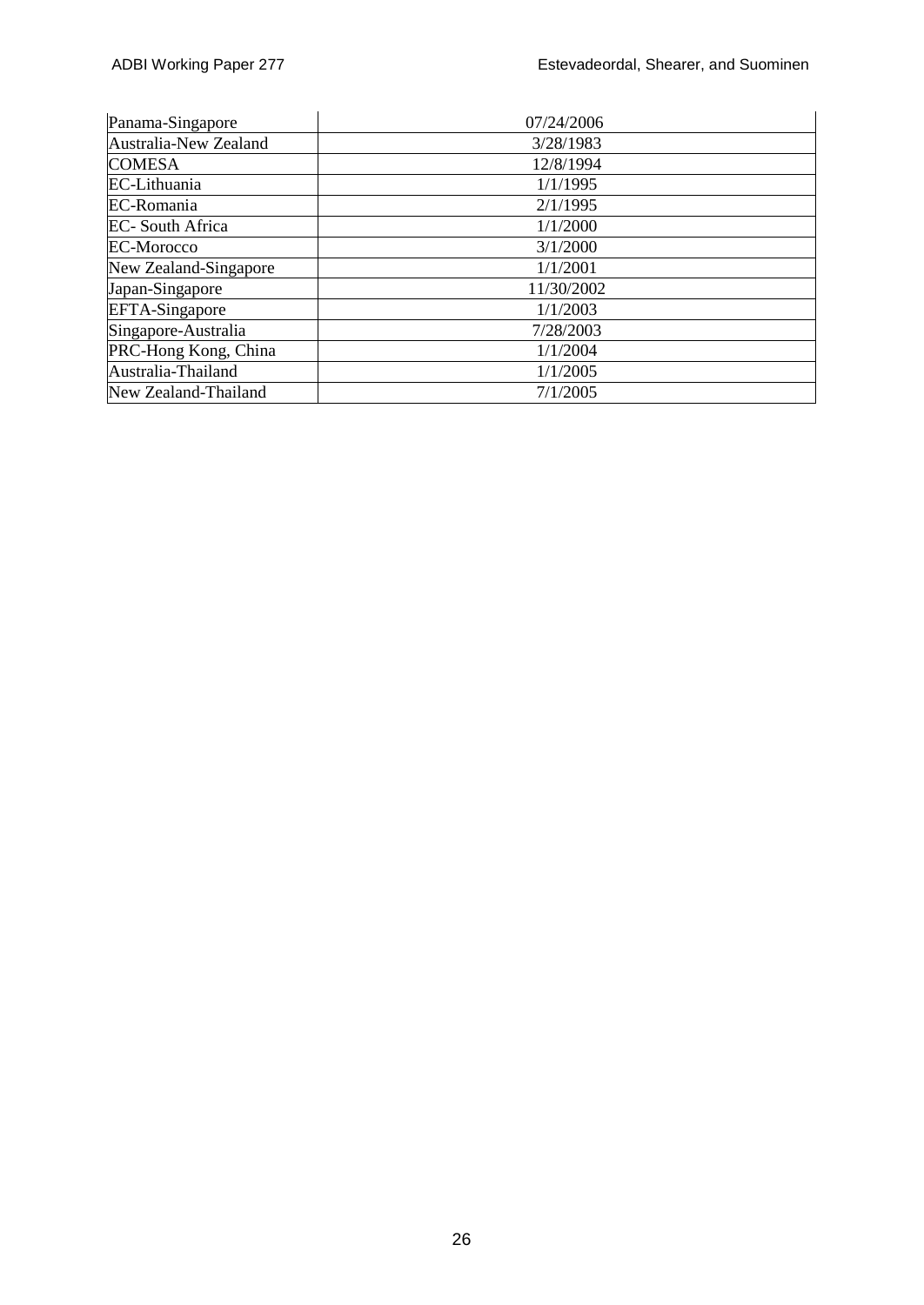# **APPENDIX II**

### **Table A2: Main Services and Investment Provisions Considered in the Study**

## **Services**

| <b>MFN</b> Treatment                                                 |  |  |  |  |
|----------------------------------------------------------------------|--|--|--|--|
| <b>National Treatment</b>                                            |  |  |  |  |
| <b>Market Access</b>                                                 |  |  |  |  |
| <b>Local Presence</b>                                                |  |  |  |  |
| Domestic Regulation:                                                 |  |  |  |  |
| Objective administration of measures                                 |  |  |  |  |
| Tribunals and procedures for the review of administrative decisions  |  |  |  |  |
| Duty to inform of the status and final decision on applications      |  |  |  |  |
| Measures do not constitute unnecessary barriers to trade in services |  |  |  |  |
| Transparency provisions:                                             |  |  |  |  |
| Prior comment                                                        |  |  |  |  |
| Duty to publish                                                      |  |  |  |  |
| National inquiry point                                               |  |  |  |  |
| Duty to provide information to other members                         |  |  |  |  |
| Recognition of qualifications:                                       |  |  |  |  |
| Adequate opportunity for other interested members                    |  |  |  |  |
| Prohibition of discriminatory recognition                            |  |  |  |  |
| Restrictions on transfer or payments                                 |  |  |  |  |
| Denial of benefits                                                   |  |  |  |  |
| Telecommunications:                                                  |  |  |  |  |
| Interconnection                                                      |  |  |  |  |
| Unbundling                                                           |  |  |  |  |
| Particular services                                                  |  |  |  |  |
| Competitive safeguards                                               |  |  |  |  |
| <b>Universal Service Obligations</b>                                 |  |  |  |  |
| Allocation of scarce resources                                       |  |  |  |  |
| <b>Financial Services:</b>                                           |  |  |  |  |
| Prudential carve-out                                                 |  |  |  |  |
| Provision for recognition of prudential measures                     |  |  |  |  |
| NT for access to payments and clearing systems                       |  |  |  |  |
| New financial services                                               |  |  |  |  |
| Privacy                                                              |  |  |  |  |
| Data transfer                                                        |  |  |  |  |